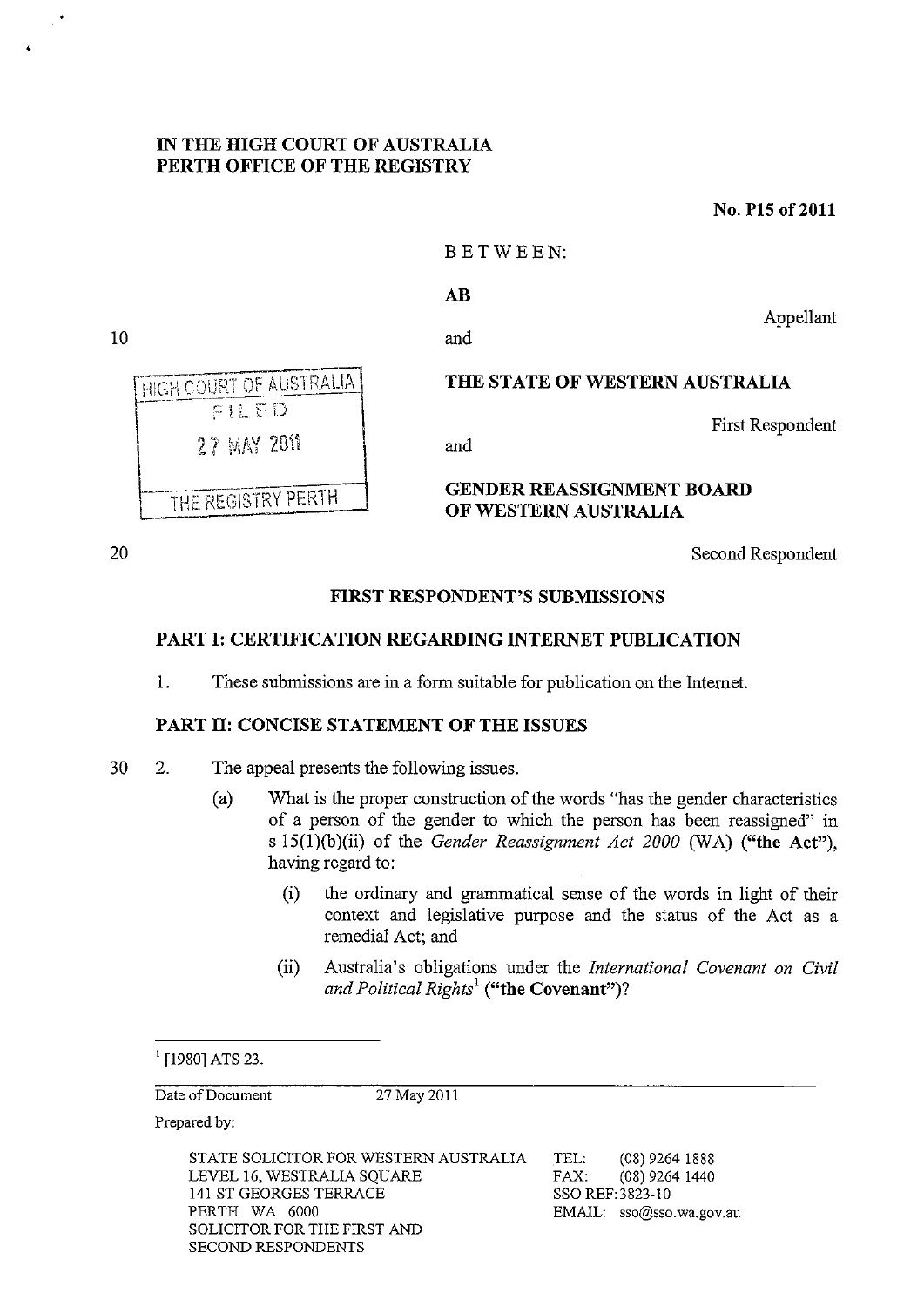(b) Does the Appellant satisfy the requirement of  $s 15(1)(b)(ii)$ , properly construed, that he has "the gender characteristics of a person of the gender to which [the Appellant] has been reassigned"?

#### PART III: CERTIFICATION REGARDING SECTION 78B NOTICES

3. The First Respondent has considered whether any notice should be given in compliance with s 78B of the *Judiciary Act 1903* (Cth) and has concluded that notice should not be given.

# 10

#### PART IV: STATEMENT OF CONTESTED MATERIAL FACTS

4. No material facts are in contention.

#### PART V: CONSTITUTIONAL PROVISIONS AND LEGISLATION

5. The Appellant's statement of applicable constitutional provisions, statutes and regulations is accepted. Relevant provisions of the *Equal Opportunity Act 1984 (WA)* ("the EO Act") referred to in these submissions are set out in the attached Annexure.

20

30

#### PART VI: STATEMENT OF ARGUMENT

#### Introduction

6. By its long title, the Act is a statute:

> "to allow the reassignment of gender and establish a Gender Reassignment Board with power to issue recognition certificates; and to make consequential amendments to the *Constitution Acts Amendment Act 1899*<sup>2</sup> and the *Births, Deaths and Marriages Registration Act* 1998'; to amend the *Equal Opportunity Act* 1984 to promote equality of opportunity, and provide remedies in respect of discrimination, on gender history grounds in certain cases; and for connected purposes."

7. The Act allows the reassignment of gender by providing for certain persons to be issued with recognition certificates. The recipient of a recognition certificate ("a recipient") receives the following benefits under the Act.

<sup>2</sup> The amendment to the *Constitution Acts Amendment Act* 1899 (W A) includes the Second Respondent in the list of entities which appears in Part 3 of Schedule V. Under s 37 of the statute, if a person is a member of an entity listed in Part 3 of Schedule V, that person will cease to be a member of the entity if he or she is declared to be elected to the Parliament of Western Australia under s 37. The amendment to the statute is irrelevant for the purposes of this appeal.

<sup>&</sup>lt;sup>3</sup> The Act made no amendment to the *Births, Deaths and Marriages Registration Act 1998* (WA) ("the Registration Act"). When the Act was enacted, the amendment was made to s 65(1) of the repealed *Registration of Births, Deaths and Marriages Act* 1961 (WA) ("the repealed Act"), which was in force when the Bill which became the Act ("the Bill") began its passage through Parliament. The amendment would have permitted alterations to a register of births, deaths or marriages to be made in accordance with both the repealed Act and the Act, rather than the repealed Act alone. By s 61 of the *Statutes (Repeals and Minor Amendments) Act 2003,* the Act's long title was amended to refer to the Registration Act instead of the repealed Act and s  $29(1)$  of the Act (which purported to amend s  $65(1)$  of the repealed Act) was repealed. It was unnecessary for the Act to amend the Registration Act because s 53 of the Registration Act provides for amendments **to** be made **to** the Register in accordance with the requirements of another statute.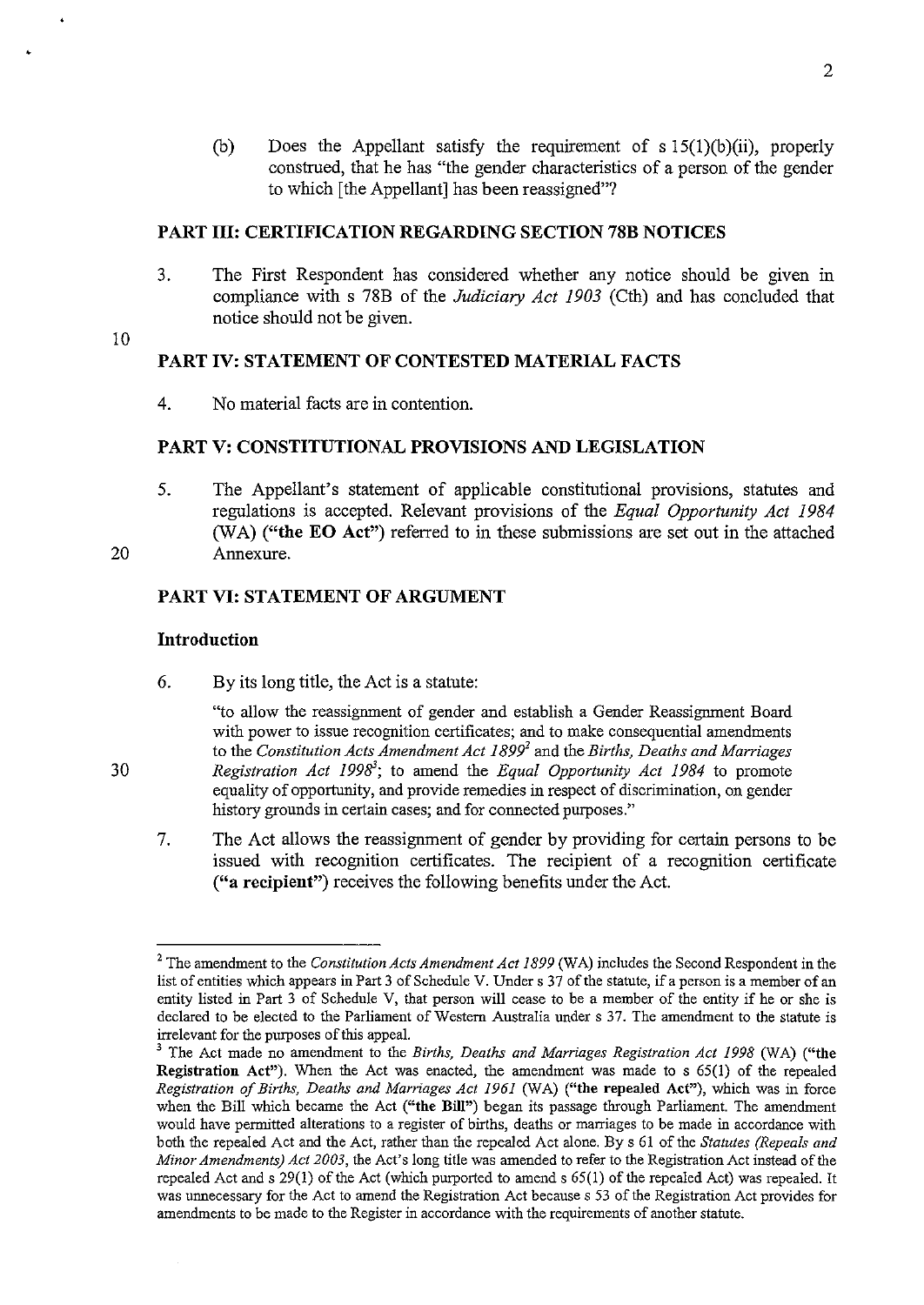- (a) The recognition certificate is conclusive evidence that the recipient has undergone a reassignment procedure<sup>4</sup> and is of the sex stated in the  $c$ ertificate<sup>5</sup>.
- (b) The recipient may produce the certificate<sup>6</sup> to the Registrar of Births, Deaths and Marriages **("the Registrar")** not less than one month after the certificate was issued<sup>7</sup>. The Registrar must register the reassignment of gender and make such other entries and alterations on any register or index kept by the Registrar as may be necessary in view of the reassignment<sup>8</sup>. Thereafter, any birth certificate issued by the Registrar for the recipient:
	- (i) must, unless otherwise requested by the recipient or permitted by the regulations, show the recipient's sex in accordance with the register as altered; and
	- (ii) must not include a statement that the recipient has changed sex<sup>9</sup>.
- ( c) Documents showing that the recipient has an authorisation or qualification relevant to the recipient's profession, trade, business or employment may be replaced with equivalent documents showing the name adopted by the recipient if the recipient's original name is not attributed by common usage to the gender to which the recipient has been reassigned<sup>10</sup>.
- 20 8. The recipient also attracts the protection of Part IIAA of the EO Act against discrimination on gender history grounds. A person has a "gender history" in this context if the person identifies as a member of a sex of which the person was not a member at birth by living, or seeking to live, as a member of that sex<sup>11</sup>. Although a person to whom a recognition certificate has not been issued may have a "gender history" in the relevant sense, Part IIAA of the EO Act will not protect that person because its protection only extends to a "gender reassigned person". A "gender reassigned person" is, relevantly, a person who has been issued with a recognition certificate under the  $Act^{12}$ .
	- 9. A person can only be issued with a recognition certificate and thereby enjoy the benefits conferred by the Act if the person is not married<sup>13</sup> and:
		- (a) the person has undergone a reassignment procedure, which is a threshold requirement for applying to the Second Respondent for a recognition certificate<sup>14</sup>; and
		- (b) the person satisfies the requirements of s 15(1) of the Act (in the case of an adult) or s 15(2) of the Act (in the case of a child).
	- 10. The term "reassignment procedure" is defined by the Act to mean, unless the contrary intention appears:

 $11$  EO Act, s 35AA.

 $^{13}$  The Act, s 16(3).

 $<sup>4</sup>$  The Act, s 14(1).</sup>

 $<sup>5</sup>$  The Act, s 16(1).</sup>

 $6$  With the appropriate application and the prescribed fee: see the Act, s 17(3).

 $7$  See the Act, s  $17(2)(a)$ .

 $8$  The Act, s 17(1).

<sup>9</sup> The Act, s 18.

 $10$  See the Act, s 20.

<sup>&</sup>lt;sup>12</sup> EO Act, s 4(1) (definition of "gender reassigned person").

<sup>&</sup>lt;sup>14</sup> The Act, s  $14(1)$ .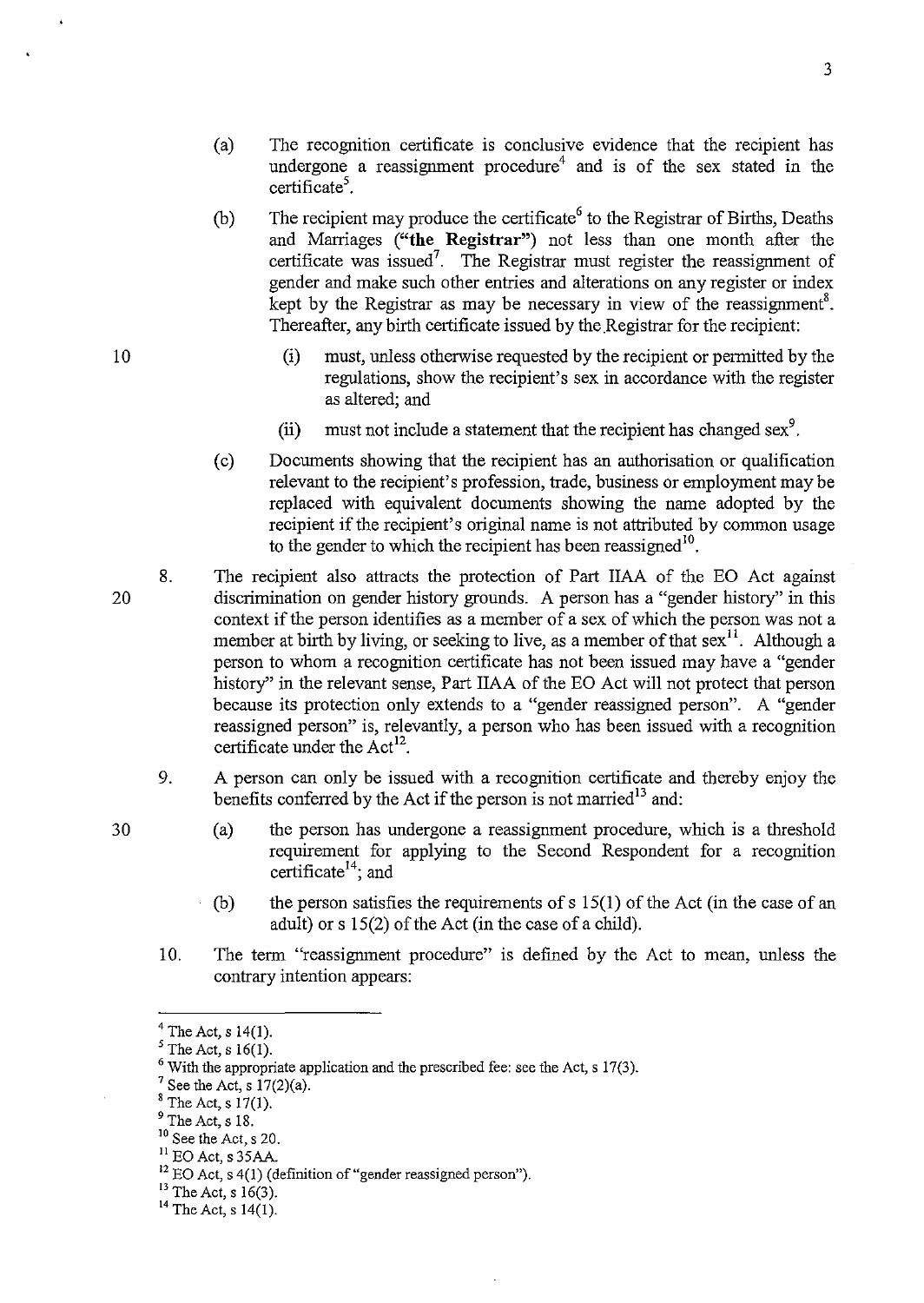"a medical or surgical procedure (or a combination of such procedures) to alter the genitals and other gender characteristics of a person, identified by a birth certificate as male or female, so that the person will be identified as a person of the opposite sex and includes, in relation to a child, any such procedure (or combination of procedures) to correct or eliminate ambiguities in the child's gender characteristics"<sup>15</sup>.

The Appellant has had a reassignment procedure within the meaning of the Act which, properly construed, is concerned with the object of the procedure and not its outcom $e^{16}$ 

#### 10 11. Section 15(1) of the Act provides:

"Where an application under section 14 relates to an adult, the Board may issue a recognition certificate if -

- (a) one or more of the following applies-
	- (i) the reassigmnent procedure was carried out in the State;
	- (ii) the birth of the person to whom the application relates is registered in the State;
	- (iii) the person to whom the application relates is a resident of the State and has been so resident for not less than 12 months;

and

20

30

(b) the Board is satisfied that the person  $-$ 

- (i) believes that his or her true gender is the gender to which the person has been reassigned;
- (ii) has adopted the lifestyle and has the gender characteristics of a person of the gender to which the person has been reassigned; and
- (iii) has received proper counselling in relation to his or her gender identity."
- 12. The requirements imposed in respect of a child under s 15(2) of the Act differ from those imposed in respect of an adult under s 15(1) only in that the Board must be satisfied that it is in the best interests of the child that the certificate be issued, rather than of the matters set out in s 15(1)(b).
- 13. The First Respondent submits that the Appellant satisfies the requirements of s  $15(1)(a)$  and all of the requirements of s  $15(1)(b)$  except the requirement that he have "the gender characteristics of a person of the gender to which the person has been reassigned" ("the identification requirement"). The term "gender characteristics" is defined by the Act to mean, unless the contrary intention appears, "the physical characteristics by virtue of which a person is identified as male or  $f{emale}^{177}$ . Consequently, in the absence of any contrary intention the identification requirement as it applies to the Appellant is that he have the *physical characteristics* by virtue of which a person is *identified* as male.

 $15$  The Act, s 3.

<sup>&</sup>lt;sup>16</sup> All members of the Court of Appeal accepted that the definition of "reassignment procedure" is directed to the purpose for which the procedure was undertaken and not its outcome: see *State of Western Australia* v *AH*  and AB [2010] WASCA 172 ("the Appeal Decision") at [86]-[89] per Martin CJ (AB ), at [122] per Pullin JA (AB ) and at [214]-[216] per Buss JA (AB ).

**<sup>17</sup> The Act, s 3.**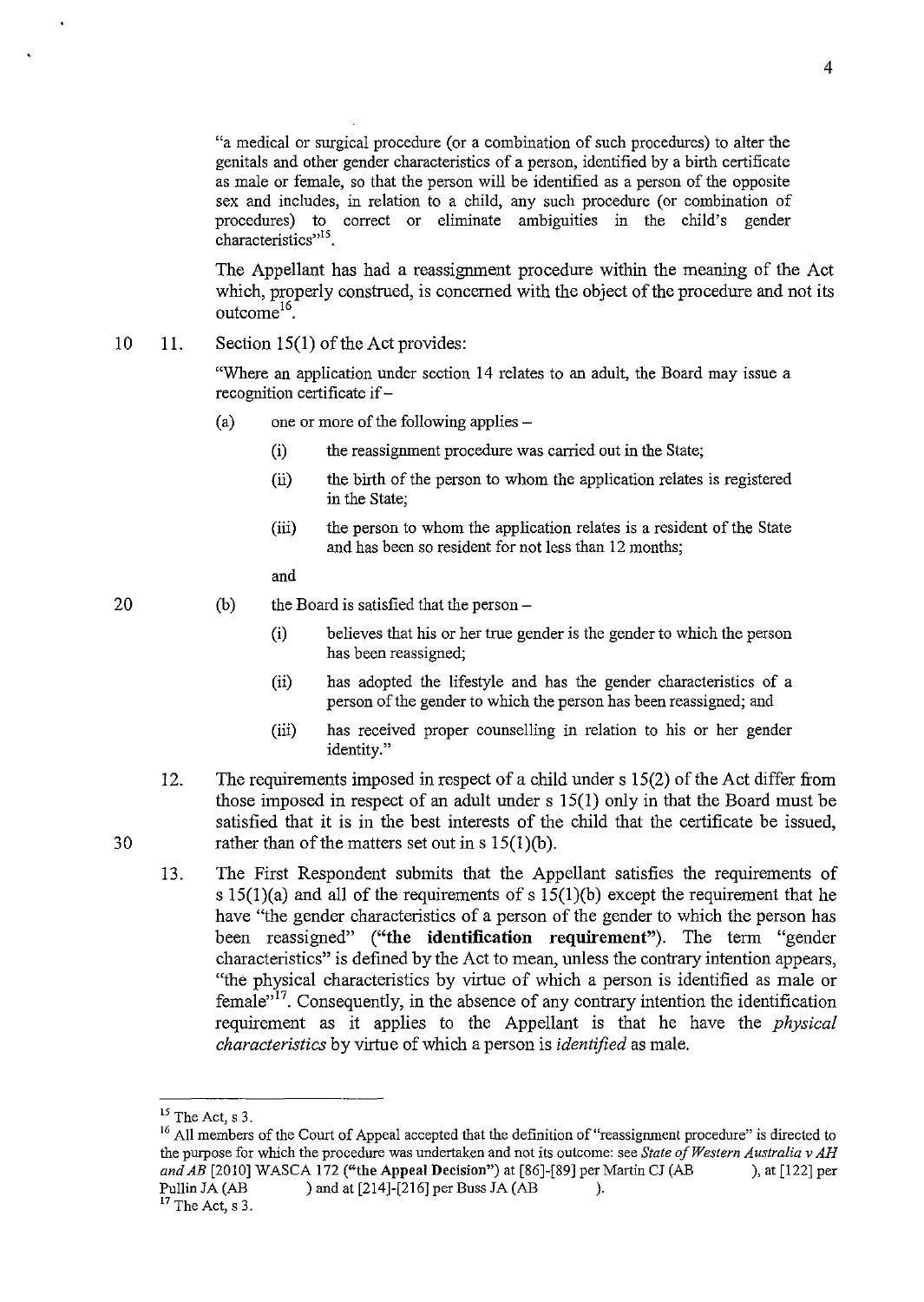# The construction of the identification requirement having regard to its context, the Act's legislative purpose and the status of the Act as a remedial statute

### *Summary of the First Respondent's submission*

- 14. The First Respondent submits that the majority of the Court of Appeal correctly construed the identification requirement, so that it requires an applicant for a recognition certificate to have acquired, by the reassignment procedure, sufficient of the characteristics of the gender to which the applicant wishes to be reassigned to be established or accepted as a member of that gender according to general community standards and expectations.
- 15. If this Court considers that the majority erred in its construction of the identification requirement, it is submitted that the construction adopted by the majority should be modified only to the extent necessary to ensure that female-tomale applicants are not prevented from obtaining recognition certificates because they have not undergone surgery which is unavailable in Australia.

#### *Relevant principles of statutory interpretation*

- 20 16. The task of construing the identification requirement must begin with the ordinary and grammatical sense of the words "the person ... has the gender characteristics of a person of the gender to which the person has been reassigned", having regard to their context and legislative purpose1S. When ascertaining legislative purpose or intention, it is the intention manifested by the legislation which is to be ascertained and not the legislative intention understood more broadly<sup>19</sup>. In identifying the legislative purpose, it is permissible to have regard to the words used by the Parliament in their legal and historical context<sup>20</sup>.
	- 17. Although legislative purpose is more often called in aid of a broader construction than might be achieved by a literal approach, the purpose can also be consistent with a literal construction or require a narrower construction $2<sup>1</sup>$ .
	- 18. A remedial statute is to be given a liberal and beneficial construction. However, that construction is directed to ensuring that the remedial purposes of the statute are not frustrated by a literal or technical interpretation. The related prohibition upon adopting a construction that is unreasonable or unnatural ensures that in discerning the purpose of the legislature the court does not depart from the language used by the legislature to express and give effect to that  $\text{purpose}^{22}$ .

30

IS *Interpretation Act* 1984 *(WA),* s 18; *Minister for Immigration and Citizenship v SZlGV* (2009) 238 CLR 642 ("SZJGV") at 649 [5] per French CJ and Bell J and at 664 [47] per Crennan and Kiefel JJ. In SZJGV at 655-656 [19]-[20], Hayne J (in dissent) began with the text of the provision and then considered whether the words of the provision were susceptible of another construction when read in their context and with proper attention to the purposes of the statute as a whole.

<sup>&</sup>lt;sup>19</sup> Saeed v Minister for Immigration and Citizenship (2010) 241 CLR 252 at 264 [31] per French CJ, Gummow, Hayne, Crennan and Kiefel H.

<sup>20</sup>*CIC Insurance Ltd v Bankstown Football Club Ltd* (1997) 187 CLR 384 at 408 per Brennan CJ, Dawson, Toohey and Gummow JJ; *Newcastle City Council v GIO General Ltd* (1997) 191 CLR 85 at 112-113 per McHugh J.<br><sup>21</sup> See SZJGV at 669 [65] per Crennan and Kiefel JJ.

<sup>&</sup>lt;sup>22</sup> See for example *Waters v Public Transport Corporation* (1991) 173 CLR 349 at 359 per Mason CJ and Gaudron J, with whom Deane J agreed; at 372 per Brennan J; at 394 per Dawson and Toohey JJ; and at 406-407 per McHugh J; *IWv The City of Perth* (1997) 191 CLR I at 11-12 per Brennan CJ and McHugh J; at 26-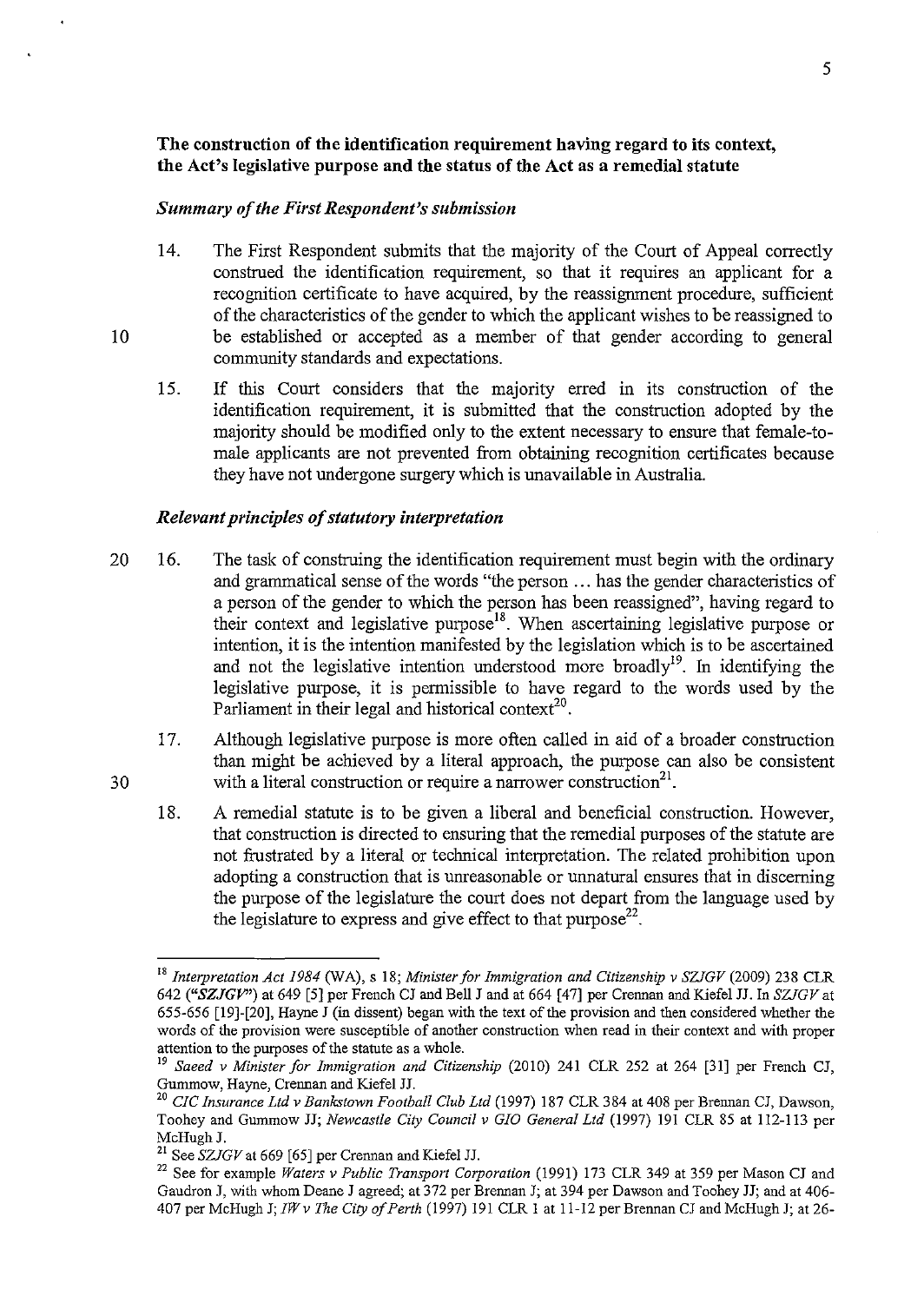19. If the natural and ordinary meaning of a provision is plainly at odds with the statutory purpose or leads to an irrational or absurd result which could not have been intended, it is permissible for a court to construe the provision in a way which modifies the meaning of the words and even the structure of the provision. However, the court can only take this approach on the basis that the legislature could not have intended what its words signify and that the modifications are mere corrections of careless language and really give the true meaning. Consequently:

"Three matters of which the court must be sure before interpreting a statute in this way [are] the intended purpose of the statute, the failure of the draftsman and parliament by inadvertence to give effect to that purpose, and the substance of the provision parliament would have made. The third of these conditions was described as being of 'crucial importance'. Otherwise any attempt to determine the meaning of the enactment would cross the boundary between construction and legislation<sup> $2^{23}$ </sup>.

#### *The ordinary and grammatical sense of the identification requirement having regard to its context*

20. The identification requirement is that "the person ... has the gender characteristics of a person of the gender to which the person has been reassigned". In light of the Act's definitions of "reassignment procedure" and "gender characteristics", which have been set out above, it is necessary to consider how the terms "identified" (which appears in both definitions) and "physical characteristics" (which appears in the definition of "gender characteristics") are to be construed.

#### *Identified*

10

20

30

- 21. The term "identified" should be construed to mean "established" or "accepted as" and imports general community standards and expectations, with the focus on the characteristics by which the applicant is to be identified as a member of the gender to which they seek to be reassigned, rather than the characteristics of their gender of birth. All members of the Court of Appeal were essentially of this view<sup>24</sup>. They differed on the physical characteristics which are relevant and the relevance of the Act's status as a remedial statute.
- 22. Buss JA held that identification should be "from the perspective of the hypothetical ordinary reasonable member of the community who is infonned of the relevant facts and circumstances and *understands the remedial or beneficial purpose of the*  Act<sup>-25</sup>. With respect, however, the principles applicable to a remedial statute are concerned with the construction of the statute and not whether a person complies with a requirement of the statute, properly construed. It is in this sense that Martin CJ observed<sup>26</sup>, with respect correctly, that "the value judgment to be made in each case, depending upon the particular point in the spectrum at which the individual applicant is assessed to fall, is not assisted by resort to adjectival expressions such as beneficial, liberal or purposive."

<sup>27</sup> per Toohey J; at 39 per Gummow J; at 58 per Kirby J; *Victims Compensation Fund Corporation v Brown*  (2003) 77 ALJR 1797 at 1804 [33] per Heydon J (McHugh ACJ, Gununow, Kirby and Hayne JJ agreeing). *23 SZJGV* at 652 [9] per French CJ and Bell J (footnote omitted).

<sup>&</sup>lt;sup>24</sup> The Appeal Decision at [93]-[94], [100]-[105] per Martin CJ (AB ), at [124] per Pullin JA (AB ) and at [217]-[224] per Buss JA (AB ).  $(AB \t)$  and at [217]-[224] per Buss JA  $(AB \t)$ .

<sup>&</sup>lt;sup>25</sup> The Appeal Decision at [219]  $(AB)$  (emphasis added).

 $26$  The Appeal Decision at [105] (AB ).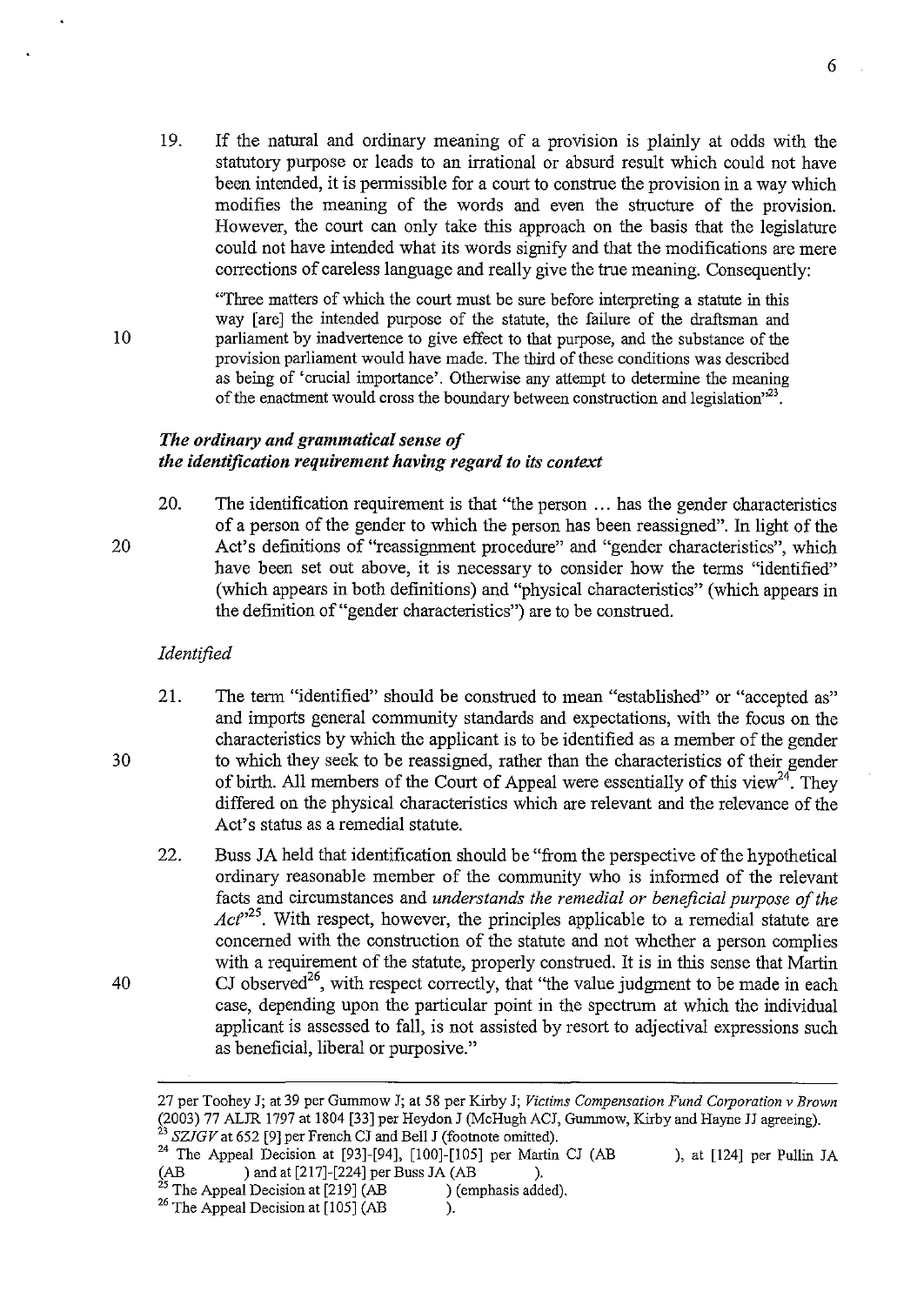- 23. The composition of the Second Respondent, which detennines applications for recognition certificates, does not require a different conclusion. The Board is to comprise a president (who is or has been a Western Australian judge or is an Australian legal practitioner admitted for not less than 8 years)<sup>27</sup> and not more than 5 other members<sup>28</sup>. Those other members are to include a medical practitioner, a person who has undergone a reassigmnent procedure and a person with experience in equal opportunity matters<sup>29</sup>. The Board must be constituted by not less than 3  $members<sup>30</sup>$
- 10 20 24. As Buss JA observed<sup>31</sup>, the Board's membership is broadly representative of those members of the community who are likely to have an understanding of the subject matter and issues with which the Act is concerned. However, this does not support the proposition that, once the Act has been construed, its remedial purpose should bear upon the Board's detennination of whether the requirements imposed by the Act on its proper construction have been met. The Act's remedial purpose has already been recognised and accommodated by the construction of the Act, including the requirements imposed by the Act. The Board's task is to detennine, relevantly, whether the applicant for a recognition certificate has acquired, by the reassigmnent procedure, sufficient of the characteristics of the gender to which the applicant wishes to be reassigned to be established or accepted as a member of that gender according to general community standards and expectations. The perfonnance of this task is not assisted by resort to adjectival expressions such as beneficial, liberal, purposive or remedial.

### *Physical characteristics*

- 25. The term "physical characteristics" should be construed to mean both the external and internal physical characteristics of an applicant for a recognition certificate.
- 26. The Act does not confine the tenn "gender characteristics" to external physical characteristics. The term means the "physical characteristics by virtue of which a person is identified as male or female<sup>352</sup>. A person can be identified as male or female by reference to a range of characteristics, including both external and internal physical characteristics. Moreover, in the dictionary definitions of the words "male" and "female"<sup>33</sup> the capacity to bear and beget children is the firstmentioned and principal basis for distinguishing between the sexes. That capacity depends upon both external and internal physical characteristics.

 $27$  The Act, s 6.

 $28$  The Act, s 7.

 $29$  The Act, s 7.

 $30$  The Act, s  $8(2)$ .

 $31$  The Appeal Decision at [220] (AB ).

 $32$  The Act, s 3.

<sup>&</sup>lt;sup>33</sup> The *Oxford English Dictionary Online* relevantly defines the adjective "female" to mean "A. *ad}.* I. belonging to the sex which bears offspring" and the adjective "male" to mean "A. *ad}.* I. That belongs to the sex which can beget offspring (contrasted with *female*); characteristic of or relating to this sex. 1. a. Designating the sex or (formerly) kind which can beget, but not bear offspring." The *Macquarie Dictionary Online* defmes the adjective "female" as "1. belonging to the sex which brings forth young, or any **division or group corresponding to it", while it defines the adjective "male" to mean "of or relating to the**  types of humans or animals which in the normal case produce spermatozoa with which to fertilise female ova." The definitions of the nouns "female" and "male" do not detract from or contradict the defmitions of **the corresponding adjectives. However, in the** *Macquarie Dictio,nary Online* **the noun "female" is relevantly defined to mean "a human being** of the **sex which conceives and brings forth young; a woman or girl."**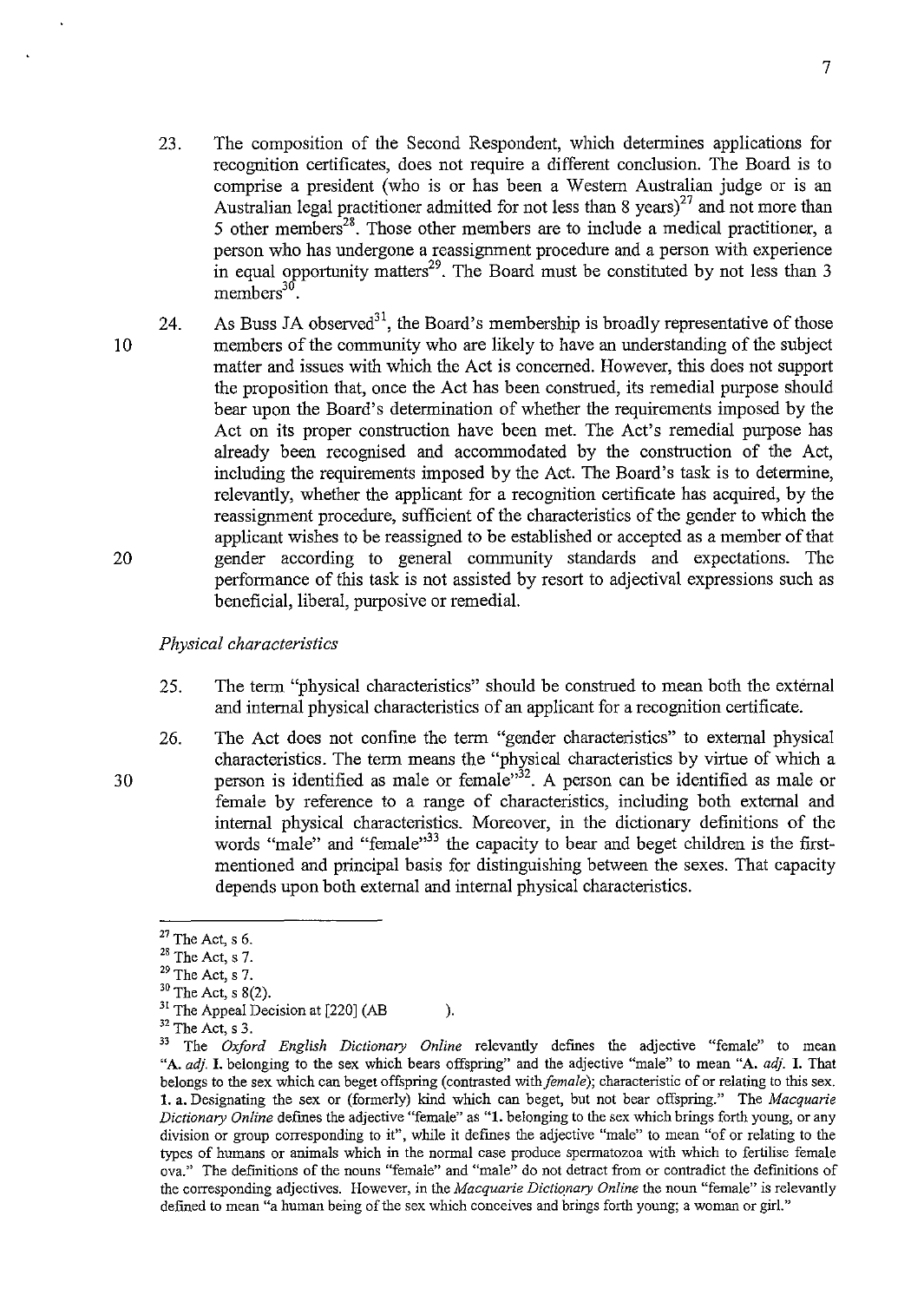- 27. The Appellant relies<sup>34</sup> on the reasoning of Buss  $JA^{35}$  to read down the meaning of the term "gender characteristics" so that it only includes external characteristics. With respect, that reasoning should not be accepted.
- 28. As to the first reason given by Buss  $JA^{36}$ , the definition of "reassignment" procedure" does emphasise the relevance of an applicant's genitals in determining whether the applicant should be granted a recognition certificate by requiring that they be altered. However, the emphasis upon the genitals does not require that the term "gender characteristics" be construed to refer only to external physical characteristics for two reasons. First, the term "genitals" is capable of referring both to internal and external reproductive organs. Second, the definition of "gender characteristics" does not refer to, and is not confined by the meaning of, the term "genitals".
- 29. As to the second reason given by Buss  $JA^{37}$ , the Act does not require that an applicant for a recognition certificate have artificial and non-functional internal organs surgically inserted. Moreover, the absence of, for example, a prostate gland in an applicant who was born female and wishes to be recognised as male under the Act can be given little or no weight by the decision-maker under the Act. The fact that medical procedures do not involve the insertion of artificial and non-functional internal organs is of no assistance in construing the term "gender characteristics".
- 20 30. As to the third reason given by Buss  $JA^{38}$ , while there are obvious biological limitations on the extent to which accepted medical and surgical procedures may alter a person's physical characteristics, those limitations do not require that internal physical characteristics be disregarded. Similarly, while the fundamental disconformity inherent in a person suffering from gender dysphoria is between the person's psychiatric condition and the person's external physical characteristics, that does not require that internal physical characteristics be disregarded. Those physical characteristics are relevant under the Act to identification of the person's gender by others, rather than by the person suffering from gender dysphoria.
- 30 31. As to the fourth reason given by Buss  $JA^{39}$ , the use by Parliament of the words "a person is [or will bel identified as" rather than "a person is" male or female has no bearing upon whether "gender characteristics" are confined to external physical characteristics for the purposes of the Act. As has been submitted, a person may be identified as male or female by reference to both external and internal physical characteristics.
	- 32. It does not follow from this reasoning that an applicant for a recognition certificate must have none of the gender characteristics of the sex which the applicant had at birth. As Martin CJ said<sup>40</sup>:

"Each applicant for a recognition certificate wiJI possess a range of physical characteristics, some of which will be identified with the gender of the applicant's birth (such as chromosomes) and others which will be identified with the gender to which the applicant seeks to be reassigned. Whether, after taking into account all

- <sup>37</sup> The Appeal Decision at  $[200]$ - $[201]$  (AB ).<br><sup>38</sup> The Appeal Decision at  $[202]$ - $[203]$  (AB ).
- <sup>38</sup> The Appeal Decision at [202]-[203] (AB  $39$  The Appeal Decision at [204]-[206] (AB ).

10

<sup>&</sup>lt;sup>34</sup> The Appellant's submissions at [66] (AB <sup>35</sup> The Appeal Decision at [196]-[206] (AB <sup>36</sup> The Appeal Decision at [200]-[201] (AB ).<br><sup>37</sup> The Appeal Decision at [200]-[201] (AB ).  $35$  The Appeal Decision at [196]-[206] (AB

<sup>&</sup>lt;sup>36</sup> The Appeal Decision at [198]-[199] (AB

<sup>&</sup>lt;sup>40</sup> The Appeal Decision at  $[103]-[104]$  per Martin CJ (AB ).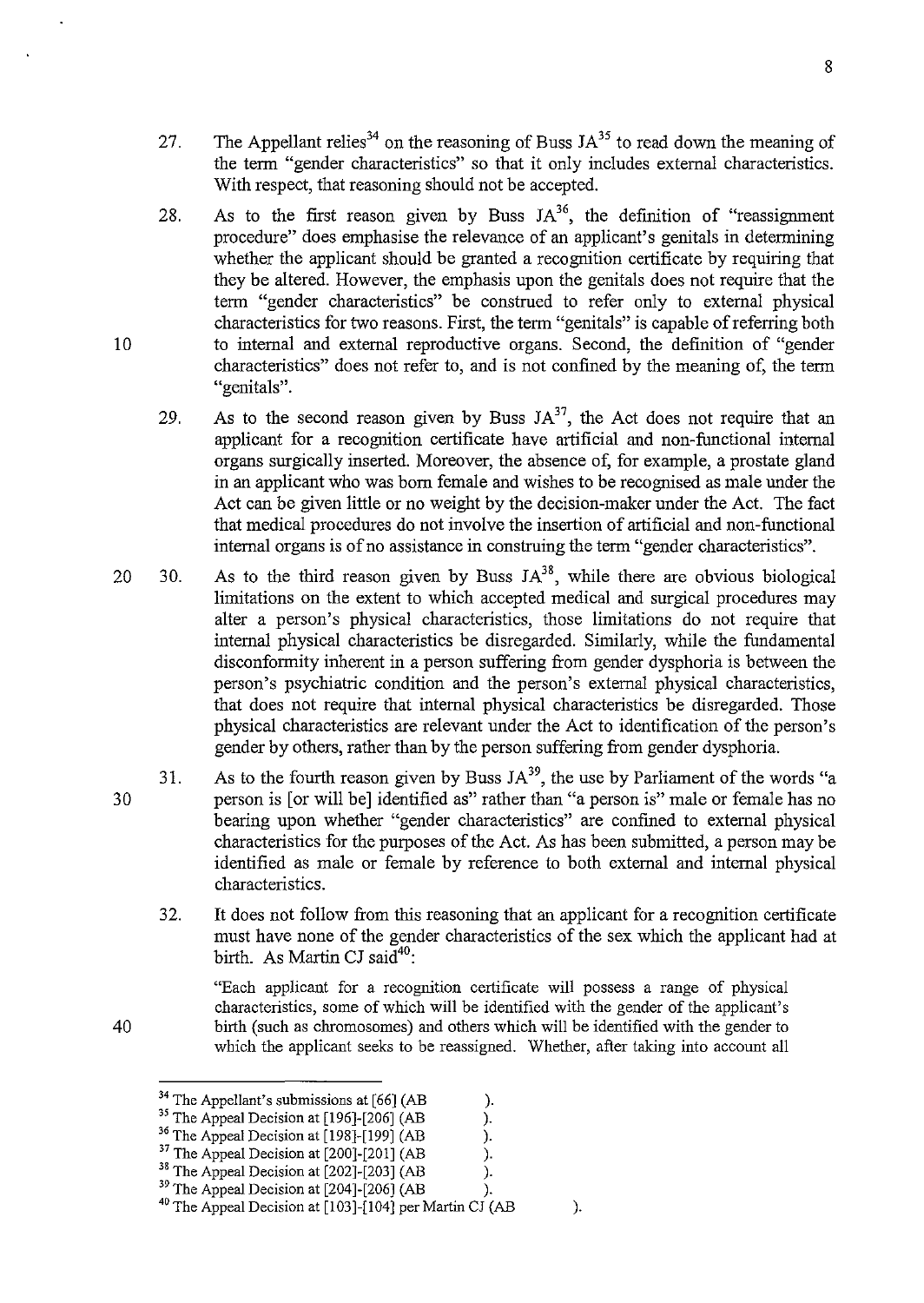relevant characteristics, the applicant should be accepted, according to general community standards and expectations, as having the physical characteristics to be regarded as a member of the sex to which the applicant wishes to be reassigned will depend critically upon the particular facts and circumstances of each case, and the balance of factors which would point to one gender rather than another.... The critical question is whether, by the reassignment procedure, an applicant has acquired sufficient of the characteristics of the gender to which the applicant wishes to be reassigned to be identified as a member of that gender."

33. Martin CJ's formnlation of the critical question reflects the ordinary and grammatical sense of the identification requirement, having regard to its context. The regard which must be had to the purpose of the Act does not require a different construction.

#### *The construction of the identification requirement having regard to legislative purpose*

- 34. The only legislative purpose apparent from the text of the Act is that of placing the recipient of a recognition certificate in the same position, so far as it is possible for the Parliament to do so, as the person would have been in if he or she had been born as a person of the gender to which the person has been reassigned. However, this purpose is concerned with the consequences which flow from the issue of a recognition certificate and not the circumstances in which a recognition certificate can or should be issued. It does not bear upon the construction of the identification requirement.
	- 35. The text of the Act and the context of the identification requirement do not disclose a broader purpose.
		- (a) The Act contains no express statement of legislative purpose.
		- (b) The identification requirement is worded in a way which focuses attention upon whether the applicant for a recognition certificate has, relevantly, the physical characteristics by virtue of which a person is identified as male.
		- (c) As Martin CJ observed<sup>41</sup>, the generality of this approach, with its failure to specify objective criteria capable of being readily applied so as to produce a reasonably clear answer, has left decision-makers under the Act to confront many of the difficulties identified by Lord Nicholls of Birkenhead in *Bellinger v Bellinger*<sup>42</sup>.
			- (d) Given the confusion that may otherwise result, it has also made likely the adoption of the point of demarcation identified in the line of authority which recognised a person's reassignment from one gender to the other only in limited legal contexts<sup>43</sup> (and not in a way that would alter the official records of the First Respondent, such as the registration of the person's sex at birth).

10

20

30

<sup>&</sup>lt;sup>41</sup> The Appeal Decision at  $[61]$ - $[62]$  (AB ).

<sup>42 [2003]2</sup> AC 467 at 478-479 [36]-[42].

<sup>43</sup> See for example *R v Harris and McGuinness* (1988) 17 NSWLR 158 at 192 per Mathews J, with whom Street CJ agreed, as to whether a transgender person was a male for the purposes of the offence of **committing or attempting to commit acts of indecency between males;** *Re Secretary, Department of Social Security and HH* (1991) 23 ALD 58, as to whether a transgender person was female for the purpose of determining the age at which the person would be entitled to a pension; and *Attorney-General v Otahuhu Family Court* [1995] 1 NZLR 603 at 607, as to whether a marriage would be valid if one of the partners had adopted the sex opposite to the proposed marriage partner through gender reassignment surgery.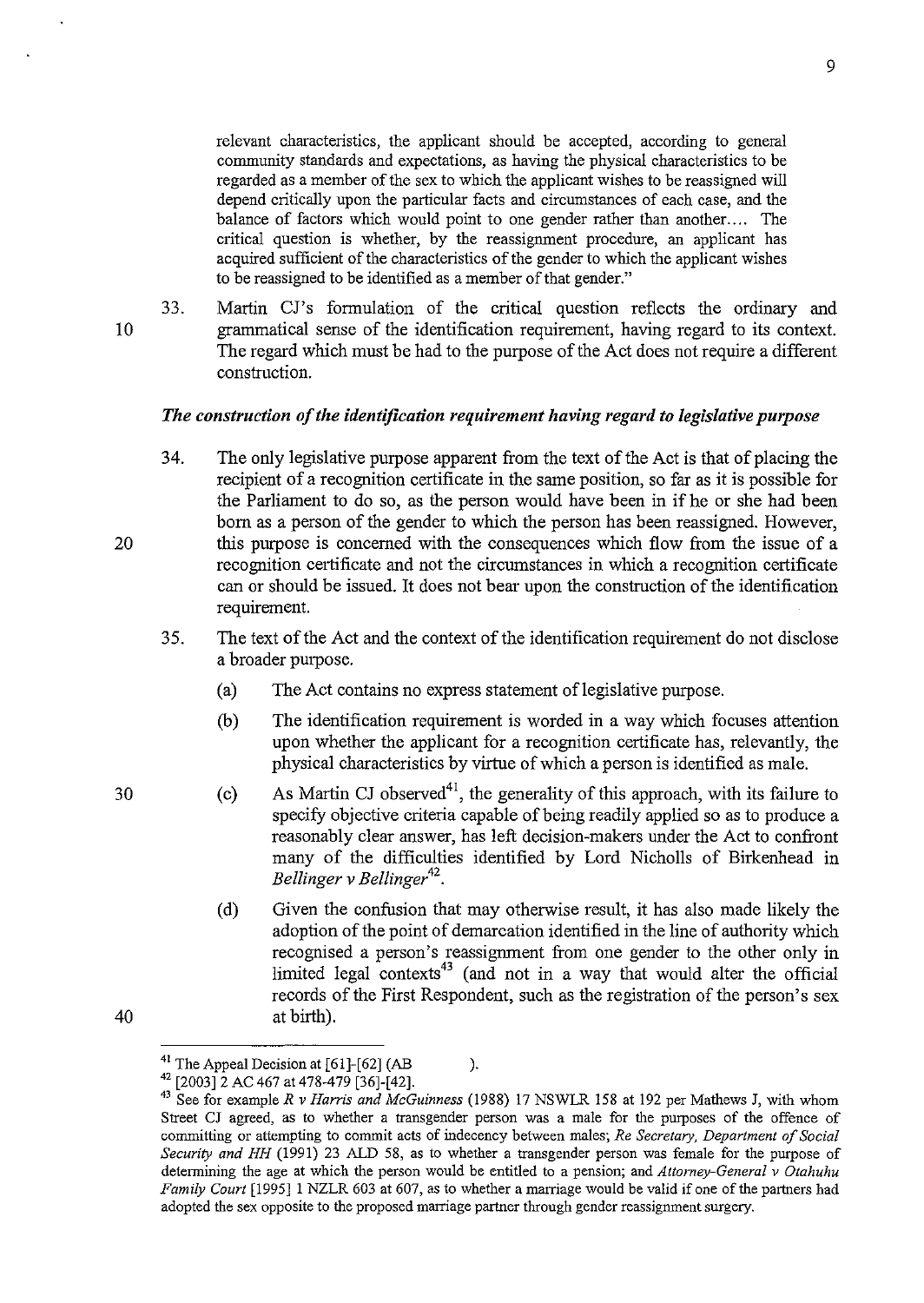- ( e) That line of authority established that the point of demarcation between those who should be regarded as retaining their gender of birth and those who should be regarded as having changed their gender was whether they had undergone a procedure which transformed their genitals and reproductive organs<sup> $44$ </sup>. Except where a relevant statute provides to the contrary, this remains the point of demarcation  $45$ .
- (t) It must have been obvious, when the Act was formulated and passed, that the adoption of a criterion for being granted a recognition certificate which focused upon the physical characteristics that identified a person as either male or female was likely to result in the adoption of the line of demarcation established by the previously decided cases. It can be assumed in this regard that those responsible for the formulation of the Act would have been well aware of the line of authority referred to above<sup>46</sup>.
- 36. The Appellant relies upon the Act's definition of the term "reassignment procedure", which contemplates that a reassignment procedure may not involve surgery, in support of its submissions that:
	- (a) a construction of s 15 of the Act which will almost inevitably require every applicant for a recognition certificate to undertake surgery must be in  $error<sup>47</sup>$ ; and
	- (b) in light of that defmition the Act manifests an intention to depart from the line of demarcation identified by the common  $law<sup>48</sup>$ .
- 37. However, the definition of "reassignment procedure" refers to procedures to alter the genitals and other gender characteristics of a person and operates in the context of the identification requirement in s 15(1)(b )(ii), which prevents an applicant from obtaining a recognition certificate unless the applicant has sufficient of the physical characteristics by virtue of which a person is identified as being of the gender to which the applicant has been reassigned<sup>49</sup>. Given the gender characteristics which are commonly associated with adults who are born female, such as developed breasts and the nature of the identification requirement, it will be often be necessary for female-to-male applicants for a recognition certificate to have had surgery in order to comply with the identification requirement. Indeed, the Appellant has already had surgery.
- 38. Moreover, the definition of "reassignment procedure" requires that the procedure(s) be directed, at the very least, to the alteration of the person's genitals. Although the reassignment procedure is not referred to by s 15 of the Act, this requirement should not be taken as being confined only to meeting the threshold requirement imposed by s 14 of the Act.

<sup>46</sup> The Appel Decision at [99] per Martin CI (AB 
$$
^{47}
$$
 T1  $^{47}$  T1  $^{47}$  T1  $^{48}$  T1  $^{49}$  T1  $^{49}$  T1  $^{49}$  T1  $^{49}$  T1  $^{49}$  T1  $^{49}$  T1  $^{49}$  T1  $^{49}$  T1  $^{49}$  T1  $^{49}$  T1  $^{49}$  T1  $^{49}$  T1  $^{49}$  T1  $^{49}$  T1  $^{49}$  T1  $^{49}$  T1  $^{49}$  T1  $^{49}$  T1  $^{49}$  T1  $^{49}$  T1  $^{49}$  T1  $^{49}$  T1  $^{49}$  T1  $^{49}$  T1  $^{49}$  T1  $^{49}$  T1  $^{49}$  T1  $^{49}$  T1  $^{49}$  T1  $^{49}$  T1  $^{49}$  T1  $^{49}$  T1  $^{49}$  T1  $^{49}$  T1  $^{49}$  T1  $^{49}$  T1  $^{49}$  T1  $^{49}$  T1  $^{49}$  T1  $^{49}$  T1  $^{49}$  T1  $^{49}$  T1  $^{49}$  T1  $^{49}$  T1  $^{49}$  T1  $^{49}$  T1  $^{49}$  T1  $^{49}$  T1  $^{49}$  T1 <

<sup>49</sup> See the Appeal Decision at [97] per Martin CJ (AB ).

10

20

<sup>44</sup> As Martin CJ observed in tbe Appeal Decision at [79] (AB ). Thus in *Secretary, Department of Social Security v SRA* (1993) 43 FCR 299 at 306, Black CJ held tbat a person living as a woman but who had **not undergone gender reassignment surgery was not entitled to a wife's pension on the basis that she was cohabiting with a male invalid pensioner.** 

<sup>45</sup> Compare *Michael* v *Registrar General of Births, Deaths and Marriages* (2008) 27 FRNZ 58 with *Kevin* v *Attorney-General (Commonwealth)* [2001] FamCA 1074; (2001) 165 FLR 404, affIrmed on appeal in *Attorney-General (Commonwealth)* v *Kevin* [2003] FamCA 94; (2003) 172 FLR 300; and *Seafe* v *Secretary, Department of Families, Housing, Community Services and Indigenous Affairs* [2008] AATA 104 at [29].

The Appellant's submissions at [52] (AB ).

<sup>&</sup>lt;sup>48</sup> The Appellant's submissions at  $[86]$ - $[87]$  (AB ).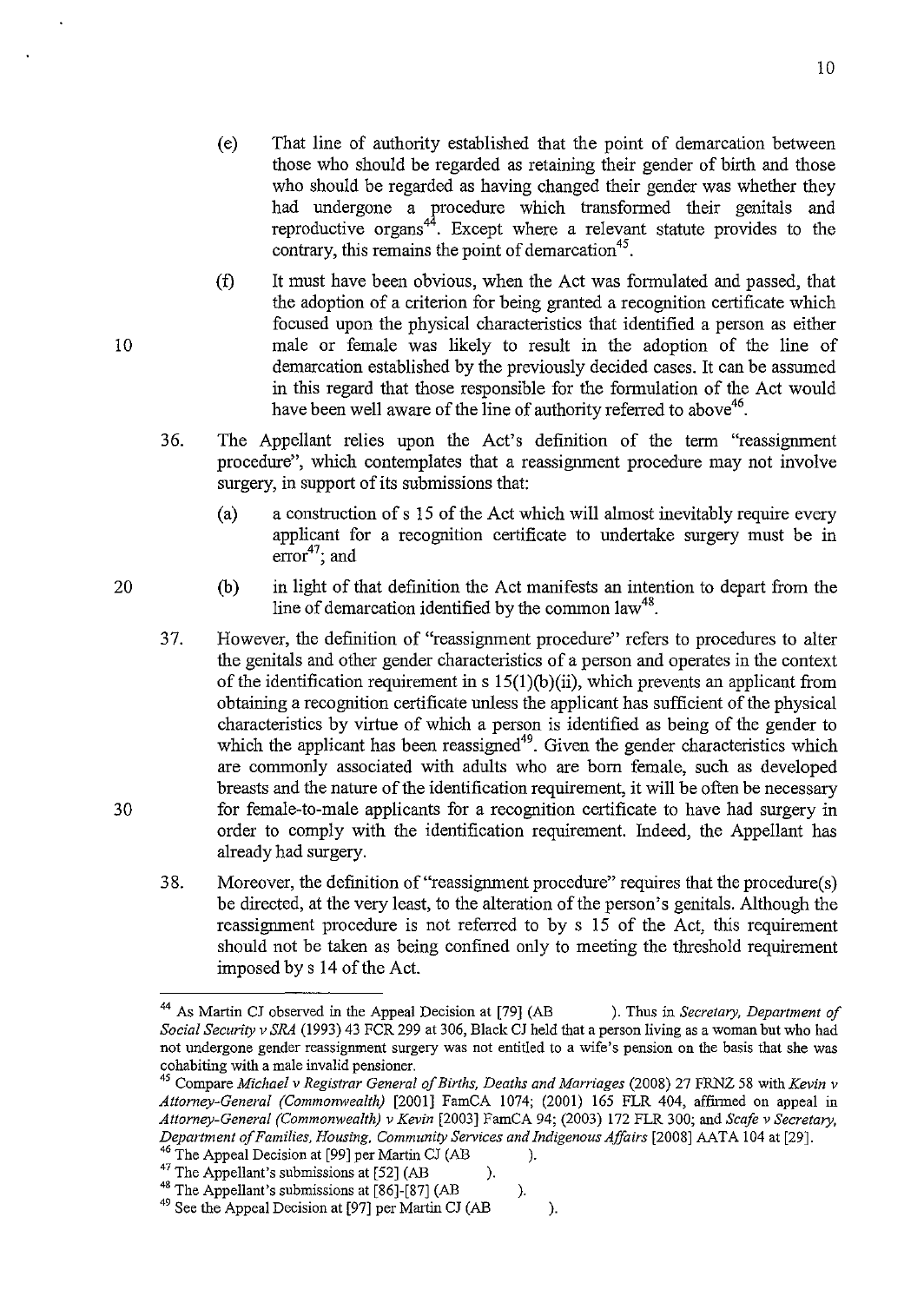- 39. The legislature should not have imputed to it the intention that the applicant's genitals would be considered for the purposes of s 14 and then disregarded in the context of the identification requirement. A person's genitals plainly form part of the person's gender characteristics, as that term is defined by the Act, and will necessarily be one of the characteristics by virtue of which the person is identified as male or female. The requirement that a successful applicant for a recognition certificate has sufficient of the characteristics of the gender to which the applicant wishes to be reassigned to be identified as a member of that gender may have the result that surgery to a person's genitals will be required<sup>50</sup>.
- 10 40. As Martin CJ observed<sup>51</sup>, the failure to expressly require surgical procedures in each and every case could be explained by a number of possible legislative objectives. It would be unsafe to fasten only upon the explanation proffered by the Appellant.
	- 41. In light of the above, there is nothing in the text of the Act or in the identification requirement's context from which a purpose may be identified which requires a different construction of the identification requirement from the one set out above.
	- 42. It is necessary to exhaust the application of the ordinary rules of statutory construction before looking at extrinsic materials<sup>52</sup>. Once this has been done, extrinsic materials which are capable of assisting in the ascertaimnent of the meaning of a provision may be considered:
		- (a) to confirm that the meaning of the provision is the ordinary meaning conveyed by the text of the provision taking into account its context and the legislative purpose; or
		- (b) to determine the meaning of the provision when the provision is ambiguous or obscure or the ordinary meaning conveyed by the text of the provision, taking into account its context and the legislative purpose, is manifestly absurd or is unreasonable $53$ .
	- 43. The *Interpretation Act 1984* (WA) contemplates that reference will only be made to extrinsic materials which were available before the time when the provision was enacted<sup>54</sup>. It is unlikely that extrinsic materials which came into existence after a provision was enacted would be capable of assisting in the ascertaimnent of the provision's meaning. The Appellant's reliance upon judicial decisions and Commission recommendations which were not in existence before the Act was enacted<sup>55</sup> is, with respect, misplaced and those decisions and recommendations can be of no assistance in construing the Act.
	- 44. The then Attorney General's second reading speech on the Bill can, of course, be considered as part of the extrinsic material. In the second reading speech, the then Attorney General relevantly observed:

20

<sup>&</sup>lt;sup>50</sup> See the Appeal Decision at [114]-[115] per Martin CJ (AB ).<br><sup>51</sup> The Appeal Decision at [96] (AB ).

<sup>&</sup>lt;sup>51</sup> The Appeal Decision at [96]  $(AB)$ .

<sup>&</sup>lt;sup>52</sup> Saeed v Minister for Immigration and Citizenship (2010) 241 CLR 252 at 265 [33] per French CJ, Gummow, Hayne, Crennan and Kiefel JJ. See also the *Interpretation Act* 1984 (WA), s 19(1).

<sup>53</sup>*Interpretation Act* 1984 (WA), s 19(1).

<sup>&</sup>lt;sup>54</sup> Interpretation Act 1984 (WA), s 19(2).

<sup>&</sup>lt;sup>55</sup> The Appellant's submissions at [90] (AB ).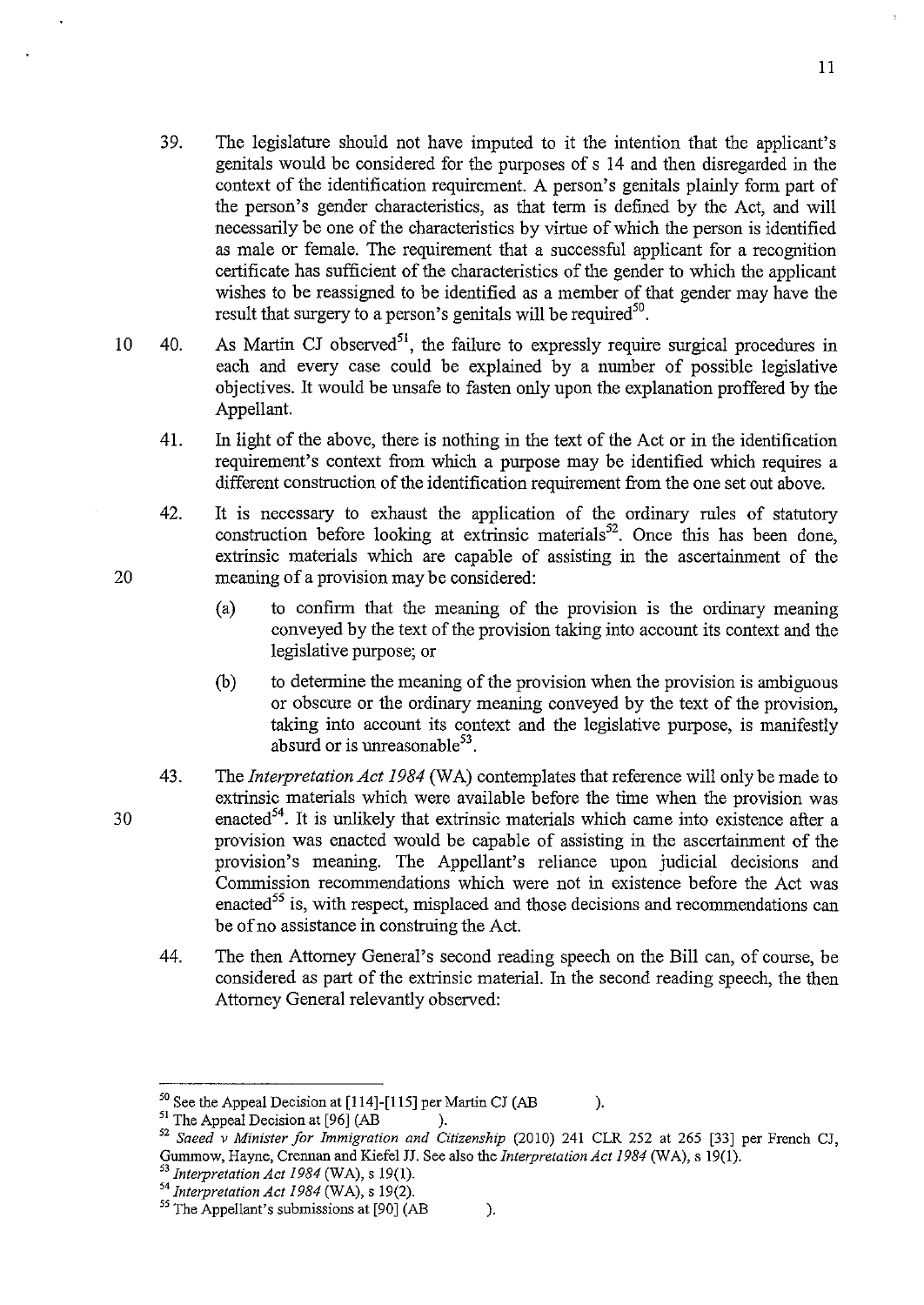"The purpose of this Bill is to enable persons who have undergone reassignment procedures to obtain a recognition certificate indicating that they have undergone a reassignment procedure and are of the gender stated in the certificate. People suffering from gender dysphoria and who have completed medical procedures to alleviate their condition will gain legal recognition of their reassigned gender under this proposed legislation.

Presently in Western Australia the law which determines the gender of a person is the biological  $-$  that is, chromosomal  $-$  identity of a person. Gender reassignment does not alter the chromosomal identity of a person. Therefore, such a person, who has undergone reassignment surgery, retains  $-$  for the purposes of WA law  $-$  their gender of birth.

The Bill has three main purposes. Firstly, to establish a gender reassignment board which will be able to issue recognition certificates to persons who have undergone, whether in Western Australia or elsewhere, gender reassignment procedures. Secondly, to enable the Registrar General to register the reassignment of gender as indicated on the recognition certificate and to issue a new birth certificate showing the person's gender in accordance with the altered register. Thirdly, to provide protection from discrimination on the ground of gender history when a person has undergone reassignment procedures."<sup>56</sup>

- 20 45. The second reading speech then referred to gender reassignment legislation in other jurisdictions, the Commonwealth's recognition of reassigned gender in certain circumstances and the provisions of the Bill before concluding with the words "[tJhis gender reassignment legislation will assist persons who have undergone reassignment procedures by clarifying their legal status and rights."<sup>57</sup>
	- 46. The second reading speech identifies the class of persons who will benefit from the Act as "[p]eople suffering from gender dysphoria ... who have completed medical procedures to alleviate their condition" and persons who have undergone reassignment procedures. As Martin CJ observed<sup>58</sup>, however, the then Attorney General did not identify what was meant by the expression "completed medical procedures" and the parliamentary debates reveal differing understandings of what would be required to obtain a recognition certificate under the Bill.
	- 47. Even if assistance can be drawn from the class of persons identified by the second reading speech in construing the Act, the legislature did not use statutory language which focuses upon medical opinion about whether a person has completed reassignment procedures<sup>59</sup> as the basis for granting a recognition certificate. The Act does not require more than one medical practitioner to be on the Board and it is possible for the Board to be constituted in the absence of that medical practitioner. Instead, the Act uses language which focuses upon whether the person, relevantly, has adopted the lifestyle and has the gender characteristics of a person of the gender to which the person has been reassigned. That language is incompatible with giving effect to a legislative purpose of granting recognition certificates to an applicant who has completed the procedures which medical opinion would identify as necessary but nevertheless does not have sufficient of the gender characteristics of a person of the gender to which the person has been reassigned.

30

<sup>&</sup>lt;sup>56</sup> Hansard, Legislative Council, Thursday, 25 November 1999, pp. 3822-3823 (AB ).

<sup>57</sup>*Hansard,* Legislative Council, Thursday, 25 November 1999, p. 3823 (AB ).

 $58$  The Appeal Decision at [82]-[83] (AB ).

<sup>&</sup>lt;sup>59</sup> Compare, in this regard, s 28(3) of the recently renamed *Births, Deaths, Marriages and Relationships Registration Act* 1995 (NZ) which was considered in *Michael* v *Registrar of Births, Deaths* & *Marriages*  (2008) 27 FRNZ 58 and referred to by Martin CJ in the Appeal Decision at [77]-[78] (AB ).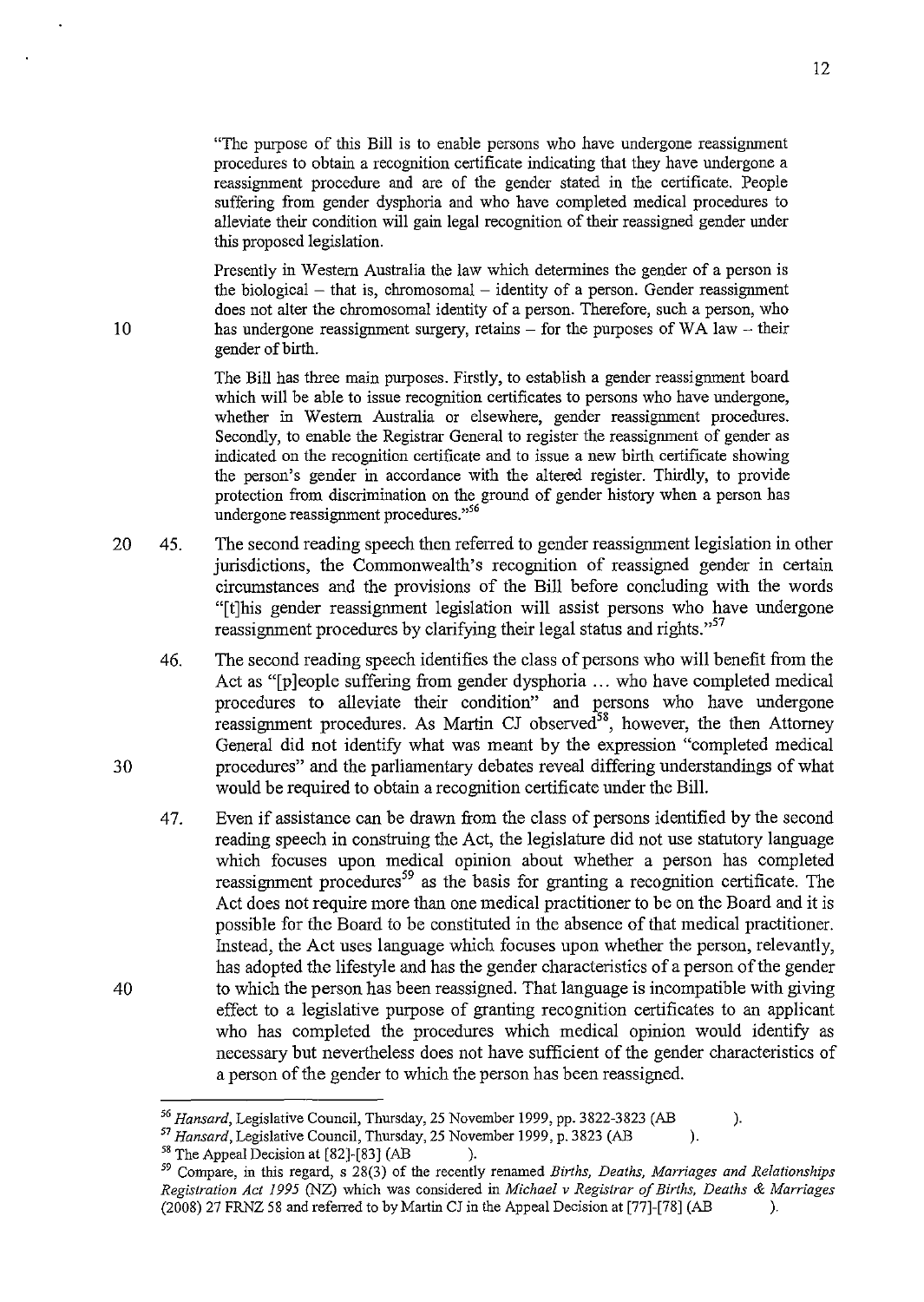48. In considering the second reading speech, it is important to recall this Court's observation in *Saeed* v *Minister for Immigration and Citizenship* that:

"[s]tatements as to legislative intention made in explanatory memoranda or by Ministers, however clear or emphatic, cannot overcome the need to carefully consider the words of the statute to ascertain its meaning."<sup>60</sup>

- 49. The construction adopted by the majority in the Court of Appeal is consistent with the words used by the legislature and is not manifestly absurd or unreasonable. Given the inconsistency between the purpose which can be drawn from the second reading speech and the words used by the Act, the majority's construction should be upheld.
- 50. If, contrary to these submissions, the Court considers that:
	- (a) the purpose of the Act was to confer the benefits provided by the Act upon "[p ]eople suffering from gender dysphoria ... who have completed medical procedures to alleviate their condition", to use the then Attorney General's words; and
	- (b) the draftsperson and the legislature have failed by inadvertence to give effect to that purpose,

it remains necessary to identify the substance of the provision which the legislature would have made to give effect to that purpose.

- 20 51. The impediment to giving effect to that purpose in relation to female-to-male applicants for reassigmnent certificates lies in:
	- (a) the identification requirement's concern with whether an applicant for a recognition certificate has acquired sufficient of the characteristics of the gender to which the applicant wishes to be reassigned to be established or accepted as a member of that gender according to general community standards and expectations;
	- (b) the significance which the Act (in its definition of "reassigmnent procedure") and general community standards and expectations place upon the genitals as a basis for identifying a person's gender; and
	- (c) the unavailability in Australia, and the unreliability of the outcomes of, phalloplasty.
	- 52. It is respectfully submitted that any modification to the ordinary meaning of the Act should be confined to what is necessary to overcome this impediment, particularly gIven:
		- (a) the Act's emphasis upon the gender characteristics which identify a person as being of the gender to which the person wishes to be reassigned;
		- (b) the difficulties identified by Lord Nicholls of Birkenhead in *Bellinger* v *Bellinger*<sup>61</sup> in relation to the line of demarcation and uncertainty; and
		- (c) the absence of any objective provision in the Act, other than s 15 and especially  $s 15(1)(b)(ii)$ , which attempts to address those difficulties.

30

40

<sup>60</sup>*Saeed* v *Minister for Immigration and Citizenship* (2010) 241 CLR 252 at 264-265 [31] per French CJ, Gummow, Hayne, Crennan and Kiefel JJ.

<sup>61 [2003]2</sup> AC 467 at 478-479 [36]-[42].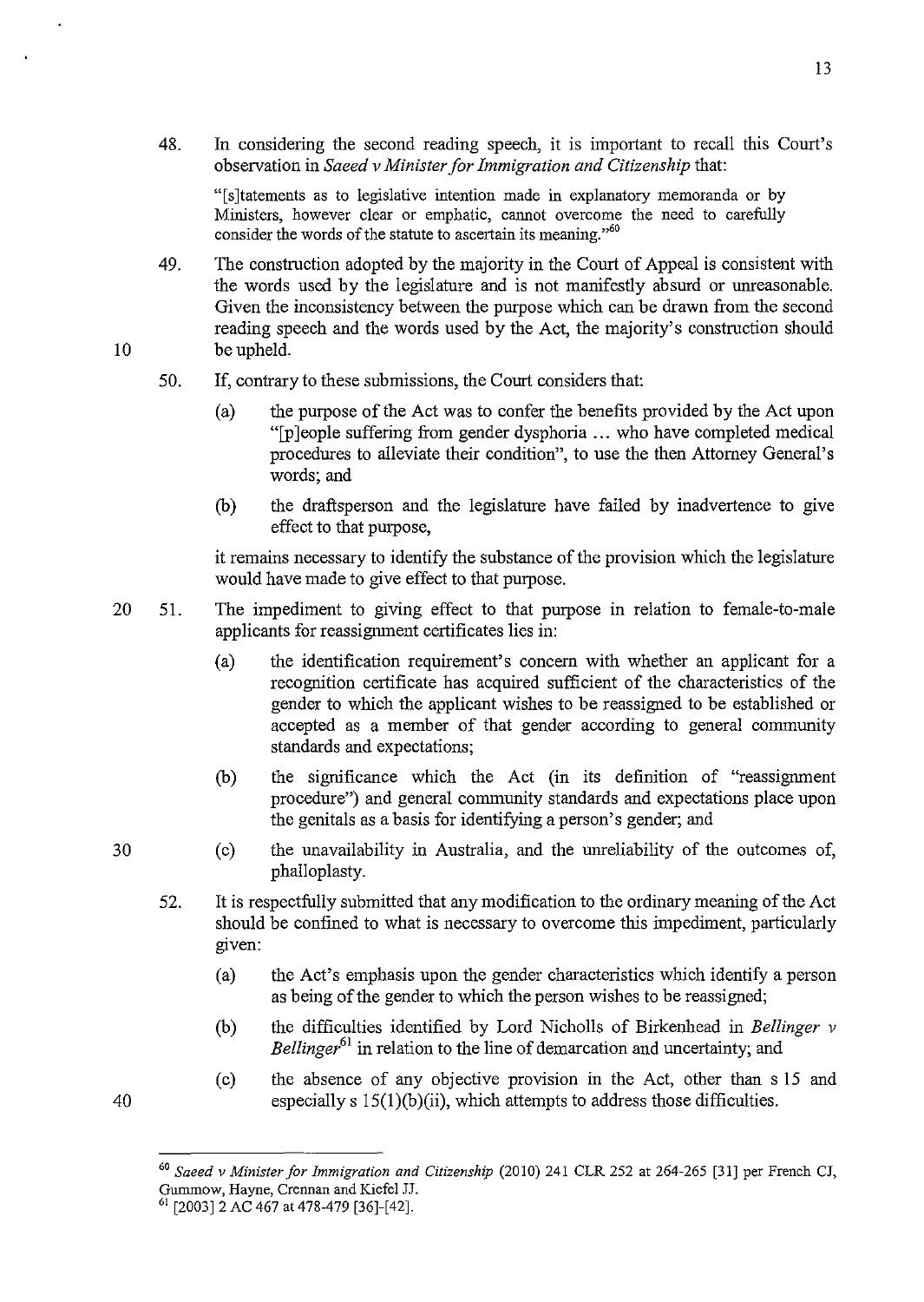#### The Covenant and the Act

#### *Introduction*

- 53. The Appellant and the Commission submit that the construction adopted by the majority of the Court of Appeal is inconsistent with Australia's international obligations under articles 16, 17 and 26 of the Covenant<sup>62</sup> and that the Act should be construed consistently with those obligations. The First Respondent replies that:
	- (a) articles 16, 17 and 26 of the Covenant are irrelevant to the construction of the Act because there is no inconsistency with them;
	- (b) alternatively, the inconsistency between articles 16 and 17 of the Covenant and the Act as construed by the majority arose after the Act was enacted and is irrelevant to the construction of the Act;
	- (c) alternatively, the Act exhibits an intention that it be construed inconsistently with Australia's obligations under articles 16 and 17 of the Covenant.
- 54. While the Appellant makes brief submissions in relation to the Covenant they are, with respect, more fully developed by the Commission and it does not appear from the Appellant's submissions that there will be any difference between the Appellant and the Commission in their approach to the Covenant. Accordingly, the First Respondent's submissions in relation to the Covenant reply to the submissions of the Commission.

#### *Relevant principles of statutory and treaty interpretation*

- 55. The First Respondent concedes, on the authorities cited by the Commission<sup>63</sup>, that:
	- (a) there is a principle that legislative provisions which are ambiguous are to be interpreted by reference to the presumption that the legislature did not intend to violate Australia's international obligations;
	- (b) the requirement of ambiguity has been interpreted broadly and if the language of the legislation is susceptible of a construction which is consistent with the terms of the international instrument and the obligations which it imposes on Australia, then that construction should prevail;
	- (c) there is some authority for the proposition that the principle applies to State as well as to Commonwealth legislation;
	- (d) the principle is limited to statutes enacted after Australia's entry into the treaty in question;
	- ( e) treaties are to be interpreted in light of international norms of interpretation and treaties ought to be interpreted uniformly by contracting states;
	- (t) articles 31 and 32 of the *Vienna Convention on the Law of Treaties* ("the VCLT") set out relevant principles applicable to the interpretation of treaties; and
	- (g) technical principles of common law construction are to be disregarded in construing the text of a treaty.

30

20

40

 $62$  Reference is also made to article 2 of the Covenant but is not developed.

 $63$  The Commission's submissions at [19]-[23], [25]-[27] (AB ).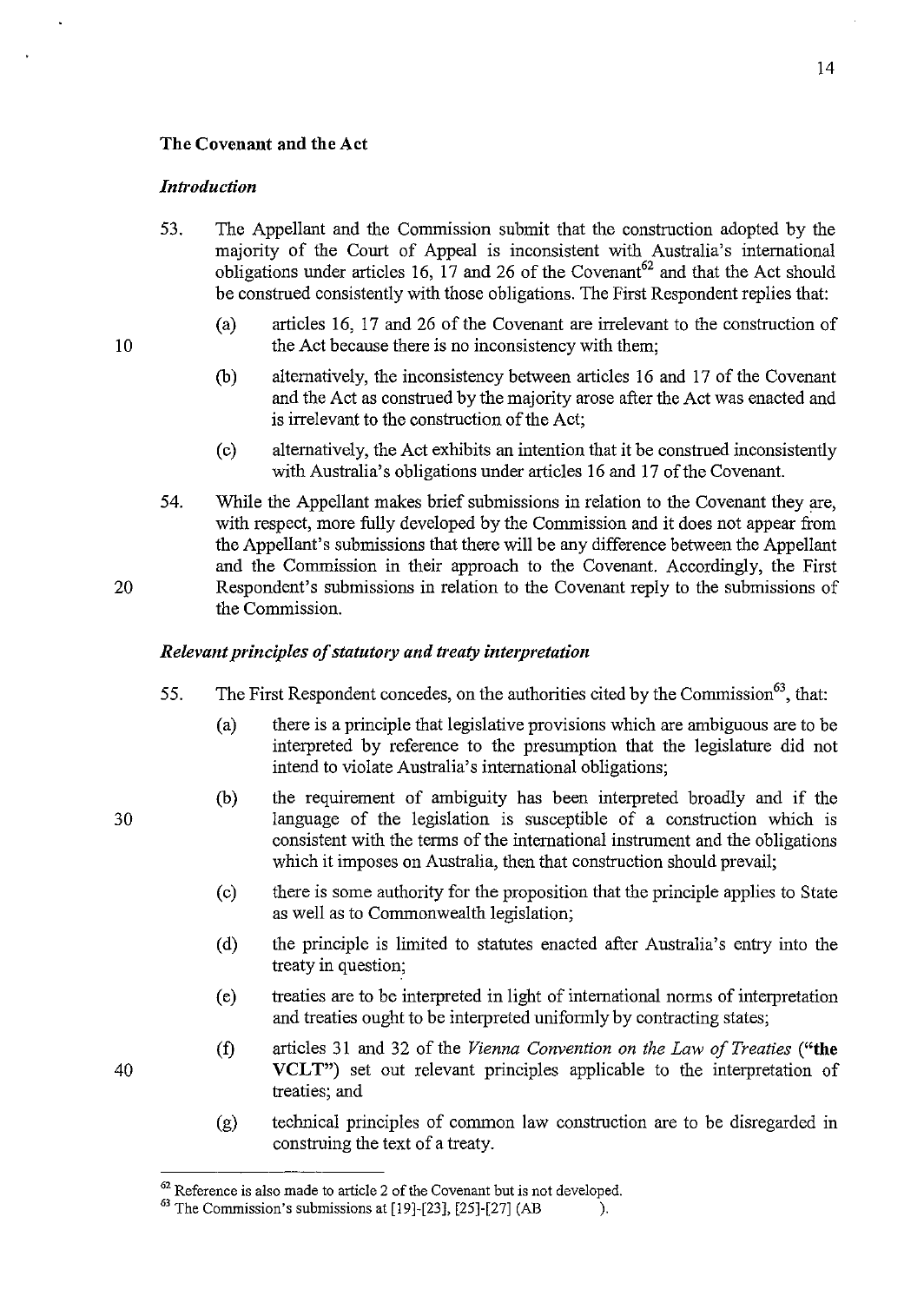56. However, the Commission also appears to submit that not only the Covenant but the Act itself should be interpreted in light of international norms of interpretation<sup>64</sup>, by way of analogy to statutes which are enacted to implement international obligations. If that is the submission, it should not be accepted. The Covenant should be interpreted in light of international norms of interpretation. If the Covenant so interpreted is relevantly inconsistent with the Act, consideration should then be given to whether the language of the Act is susceptible of a construction which is consistent with the obligations which the Covenant imposes on Australia. The latter exercise only becomes necessary if there is shown to be a relevant inconsistency.

#### *Articles* 16,17 *and* 26 *are irrelevant to the construction of the Act*

#### *The Yogyakarta Principles*

- 57. The Commission relies upon the *Principles on the Application of International Human Rights Law in Relation to Sexual Orientation and Gender Identity* ("the Yogyakarta Principles") to establish the relevance of the following articles of the Covenant to the construction of the Act:
	- (a) the right to recognition everywhere as a person before the law under article 16 of the Covenant; and
	- (b) the right not to be subjected to arbitrary or unlawful interference with privacy and the right to the protection of the law against such interference under article 17 of the Covenant.

The First Respondent concedes that Australia is bound by those articles of the Covenant, as well as articles 2 and 26.

- 58. On the ordinary meaning of articles 16 and 17 of the Covenant, read in their context and in light of the Covenant's object and purpose, they are irrelevant to the construction of the Act. The articles do not refer to gender reassignment and there is nothing in the Covenant which creates a context in which they should be understood as being concerned with gender reassignment.
- 59. The subsequent practice referred to by article  $31(3)(b)$  of the VCLT is relevantly concerned with the practice of the parties to the Covenant<sup>65</sup>. It is only the practice of the parties to the Covenant which can establish the agreement of those parties regarding its interpretation. The Commission does not specifically identify any subsequent practice of the parties to the Covenant which establishes their agreement that the articles relied upon by the Commission are concerned with gender reassignment or impose legally binding obligations in terms of the Yogyakarta Principles.
- 40 60. The Commission does submit that the Yogyakarta Principles "have since been referred to and utilized by a variety of international and state bodies, evidencing the general acceptance of them as reflecting existing international human rights

30

10

 $^{64}$  The Commission's submissions at [25] (AB ).

 $65$  Article 31(3) of the VCLT states, in full, that "There shall be taken into account, together with the context: (a) any subsequent agreement between the parties regarding the interpretation of the treaty or the application of its provisions; (b) any subsequent practice in the application of the treaty which establishes the agreement of the parties regardiug its iuterpretation; (c) any relevant rules of international law applicable in the relations between the parties." The focus of article 31 (3) is plainly upon the conduct of the parties to the treaty.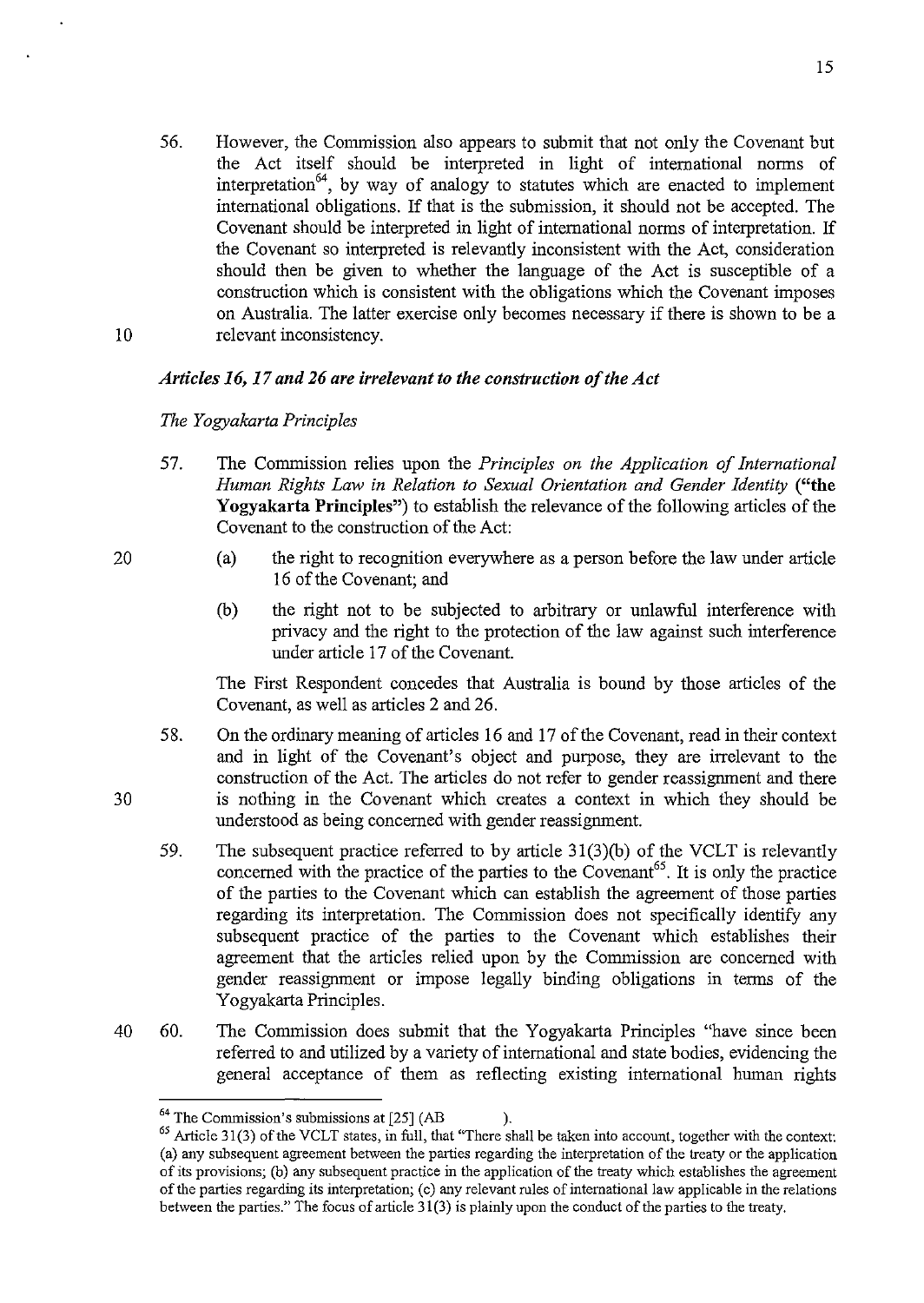obligations<sup>,66</sup>. However, the report and article relied upon by the Commission as authority for that proposition do not demonstrate practice establishing agreement by the parties that the Covenant is to be interpreted in accordance with the Y ogyakarta Principles.

- 61. The Commission does not rely upon anything in the preparatory work of the Covenant, to which regard may be had to confirm the meaning resulting from the application of article 31 of the VCLT or to determine the meaning when the interpretation according to article 31 leaves the meaning ambiguous or obscure<sup>67</sup>, to support the view that articles 16 and 17 are concerned with gender reassignment.
- 10 62. Instead, the Commission submits that the rights provided for in the Covenant are expressed at a high level of generality and are ambiguous in their application to transgender persons and on this basis recourse can be had to the Y ogyakarta Principles<sup>68</sup>. This submission should not be accepted for the following reasons.
	- (a) A lack of precision often characterises the language of treaties<sup>69</sup>.
	- (b) The mere fact that the rights provided for in the Covenant are expressed at a high level of generality does not lead inevitably to the conclusion that they are ambiguous in their application to transgender persons. The application of the general rule of interpretation provided by article 31 of the VCLT supports the conclusion that those articles are not concerned with gender reassignment and has not left the meaning of those articles ambiguous or obscure.
	- (c) Unless the application of article 31 of the VCLT leaves the meaning of the articles ambiguous or obscure, there is no basis for having recourse to supplementary means of interpretation except to confirm the meaning resulting from the application of article 31.
	- (d) Article 31 can accommodate developments in the interpretation of the Covenant  $-$  including the Yogyakarta Principles  $-$  through subsequent agreement or practice by the parties to the Covenant. Absent subsequent agreement or practice, which has not been demonstrated, the Yogyakarta Principles should not be taken to be a legally binding interpretation of the Covenant merely because the Covenant's articles are expressed at a high level of generality.
	- 63. The Yogyakarta Principles do not constitute a binding interpretation of the Covenant and as such do not form part of Australia's obligations under international law. Accordingly, no inconsistency between the majority's construction of the Act and Australia's obligations exists which would require this Court to consider whether the Act can be construed in a way which avoids inconsistency.
	- 64. If, contrary to the submissions set out above, the Yogyakarta Principles do constitute a binding interpretation of the Covenant, the Commission's reliance upon principle 6 to establish an inconsistency with article  $17<sup>70</sup>$  is not well founded.

20

30

<sup>&</sup>lt;sup>66</sup> The Commission's submissions at [29] (AB ).

<sup>67</sup> The VCLT, article 32.

 $68$  The Commission's submissions at [28] (AB ).

*<sup>69</sup> Applicant A* v *Minister for Immigration and Ethnic Affairs* (1996) 190 CLR 225 *("Applicant A")* at 240 per Dawson J; at 255-256 (in the context of a comprehensive analysis of treaty interpretation at 251-256) per McHugh J; at 275 per Gummow J.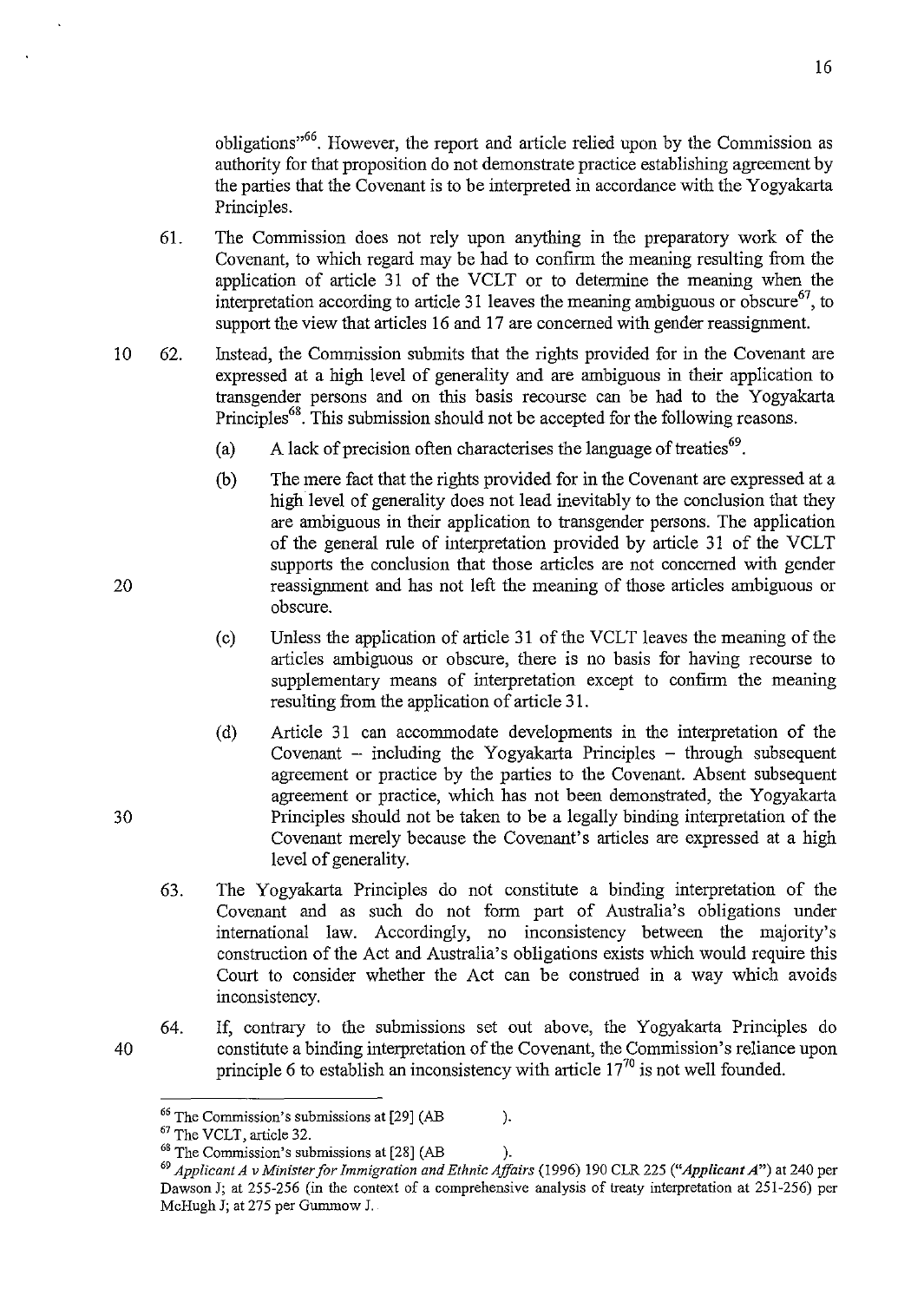17

who comply with the requirements of ss 14 and 15. Confining the action in that way is not inconsistent with principle 6, but principle 3. For the reasons set out  $\frac{1}{2}$  below<sup>71</sup>, if principle 3 of the Yogyakarta Principles is a binding interpretation of Australia's international obligations, the presumption that the legislature did not intend to contravene those obligations is rebutted.

# *Equality and non-discrimination*

10

- 66. The Commission submits that the majority's construction of the Act is also inconsistent with article 26 of the Covenant<sup>72</sup>. This submission does not depend upon the applicability of the Y ogyakarta Principles.
- 67. Article 26 precludes legislating in a manner which discriminates against a person on anyone or more of the grounds enumerated in the article. The guarantee afforded by article 26 requires that laws not be impermissibly discriminatory in purpose or effect<sup>73</sup>. Those categories of discrimination would correspond to the categories of direct and indirect discrimination.
- 20 68. The Commission asserts that the majority's construction of the Act is discriminatory because of the practical consequences which it says flow from that construction. The Commission submits that those consequences lie in a requirement that a female-to-male applicant for a recognition certificate have a hysterectomy (which is said to be direct discrimination<sup>74</sup>) and phalloplasty (which is said to be indirect discrimination<sup>75</sup>).
	- 69. The majority's construction of the Act has no discriminatory purpose and does not amount to direct discrimination against female-to-male applicants for a recognition certificate on the ground of their gender. The majority's construction reflects the manner in which the identification requirement is expressed, which is in general terms and is concerned with whether the applicant has sufficient of the characteristics of the male gender to be established or accepted as a member of the male gender according to general community standards and expectations. The different requirements imposed upon female-ta-male and male-ta-female applicants arise from the identification requirement and are not directly discriminatory.
	- 70. The Commission's submissions on direct discrimination also proceed upon a false premise. The Commission submits that the majority's construction requires all adult female-to-male applicants to have a hysterectomy<sup>76</sup>. The majority did not express that view and it does not follow from their reasoning. The majority found that the Appellant possessed none of the genital and reproductive characteristics of a male and retained virtually all of the external genital characteristics and internal

 $70$  The Commission's submissions at [42] (AB ).

 $71$  These submissions at [81]-[82] (AB

 $72$  The Commission's submissions at [48]-[56] (AB ). As has been noted above, the Commission also **refers to article 2 of the Covenant earlier in its submissions, but does not refer to the article in its detailed discussion of equality and non-discrimination.** 

<sup>73</sup> See *Aurukun Shire Council* v *CEO Office of Liquor Gaming and Racing in the Department of Treasury*  (2010) 237 FLR 369; [2010] QCA 37 at 389 [34] per McMurdo P; at 449 [240]-[241] per Philippides J.

 $^{74}$  The Commission's submissions at [51]-[52] (AB ).

<sup>&</sup>lt;sup>75</sup> The Commission's submissions at  $\left[53\right]$ - $\left[56\right]$  (AB ).

<sup>&</sup>lt;sup>76</sup> The Commission's submissions at  $\overline{[51]}$  (AB ).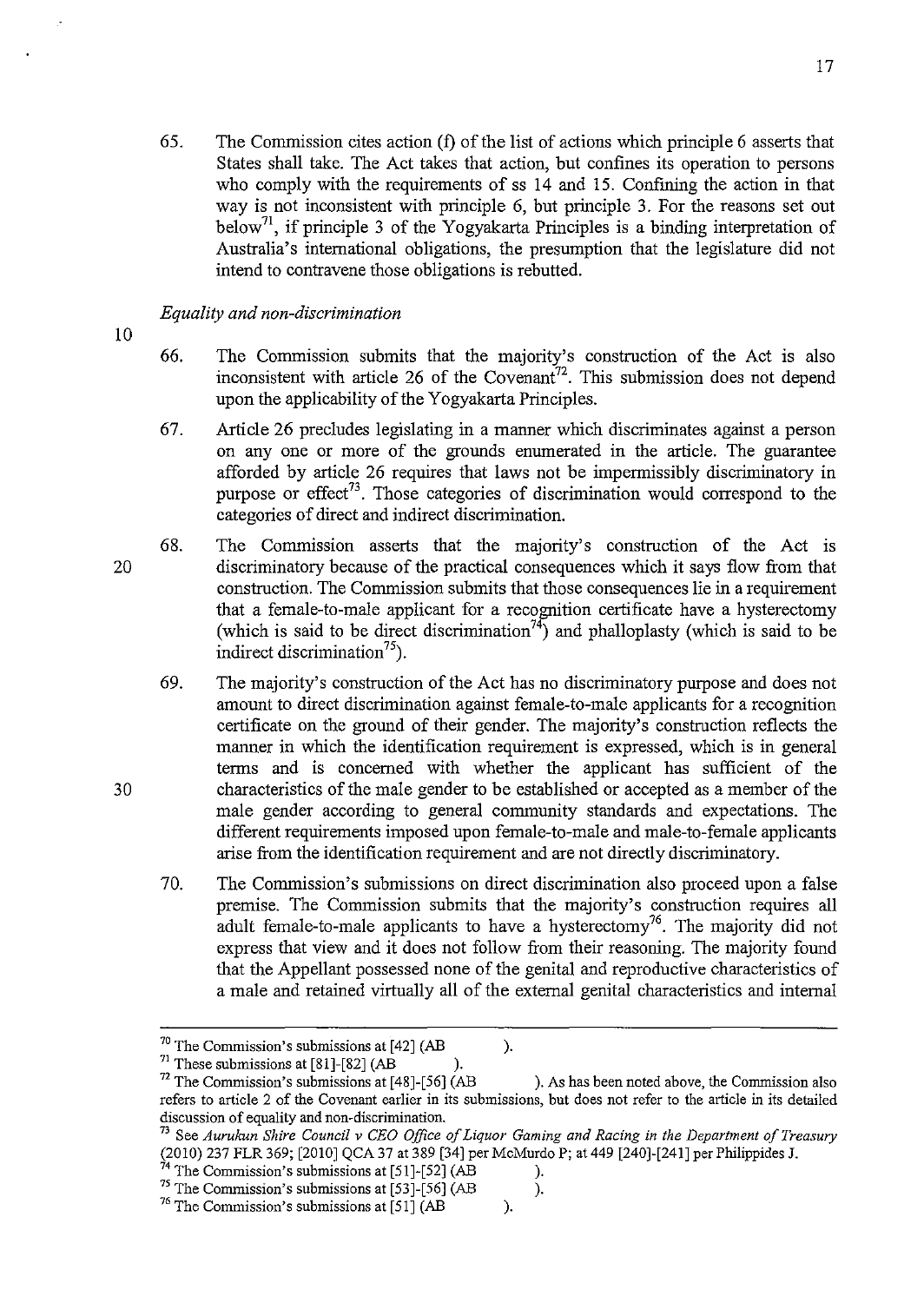reproductive organs of a female and held, in light of that finding, that the Appellant would not be identified, according to accepted community standards and expectations, as a member of the male gender $77$ .

- 71. The majority's holding was the outcome of the balancing exercise identified by Martin  $CI^{78}$ , which depends critically upon the particular facts and circumstances of each case. The facts and circumstances of a different case may produce a different result for a female-to-male applicant who has not had a hysterectomy.
- 72. The majority's construction of the Act does make it more difficult for a female-tomale applicant to obtain a recognition certificate, a fact recognised by Martin  $CI^{79}$ . The fact that the Act is concerned with persons being recognised as of a different gender to the gender of their birth makes an assessment of whether a person is being discriminated against on the ground of their gender more difficult, particularly given the complexities associated with identifying an appropriate line of demarcation. However, it is at least arguable that the majority's construction has a discriminatory effect and amounts to indirect discrimination.
- 73. Assuming that the majority's construction does amount to indirect discrimination, it does not follow that the majority's construction is inconsistent with Australia's obligations under article 26 of the Covenant. While the Covenant guarantees the enjoyment of freedom and rights on equal footing, this does not mean that identical treatment is required in every case<sup>80</sup>. Article 26 will be breached if other persons in an analogous or relevantly similar situation to the person allegedly discriminated against enjoy preferential treatment, and there is no reasonable or objective justification for this distinction which is aimed at achieving a purpose which is legitimate under the Covenant $8<sup>1</sup>$ .
	- 74. In providing for the recognition of the reassignment of gender, it is necessary to adopt a line of demarcation. The legislature decided to draw that line based, relevantly, upon the criterion of identification rather than, for example, whether a person has completed the procedures which medical opinion would consider necessary and appropriate to treat gender dysphoria. Given the biological realities of making the transition from one gender to another in the context of the identification requirement, the different procedures required for female-to-male and male-to-female applicants to satisfy the identification requirement are inevitable. They are also reasonable and objectively justified and the measures which the legislature has taken to endeavour to recognise the transition of certain transgender persons from one gender to another is either not addressed by the Covenant or, in the alternative, aimed at a purpose which is legitimate under the Covenant.
	- 75. Consequently, the majority's construction of the Act is not inconsistent with Australia's obligations under the Covenant. The majority's construction similarly cannot be inconsistent with the general principle of non-discrimination to which the Commission refers (without citing authority as to how it may apply to the Act)<sup>82</sup>.

10

20

30

<sup>&</sup>lt;sup>77</sup> The Appeal Decision at [114]-[115] per Martin CJ (AB ) and at [125] per Pullin JA (AB ).

<sup>&</sup>lt;sup>78</sup> The Appeal Decision at  $\left[103\right]$ - $\left[104\right]$  (AB ).

 $^{79}$  The Appeal Decision at [116] per Martin CJ (AB ).

<sup>80</sup> Human Rights Commission, *CCPR General Comment No.* 18: *Non-discrimination* (1989) ("General Comment No 18") at [8]. Available at:

http://www.unhchr.ch/tbs/doc.nsf/(Symbol)/3888b0541f8501c9c12563ed004b8d0e?Opendocument

<sup>&</sup>lt;sup>81</sup> General Comment No 18 at [13].

 $82$  The Commission's submissions at [64] (AB ).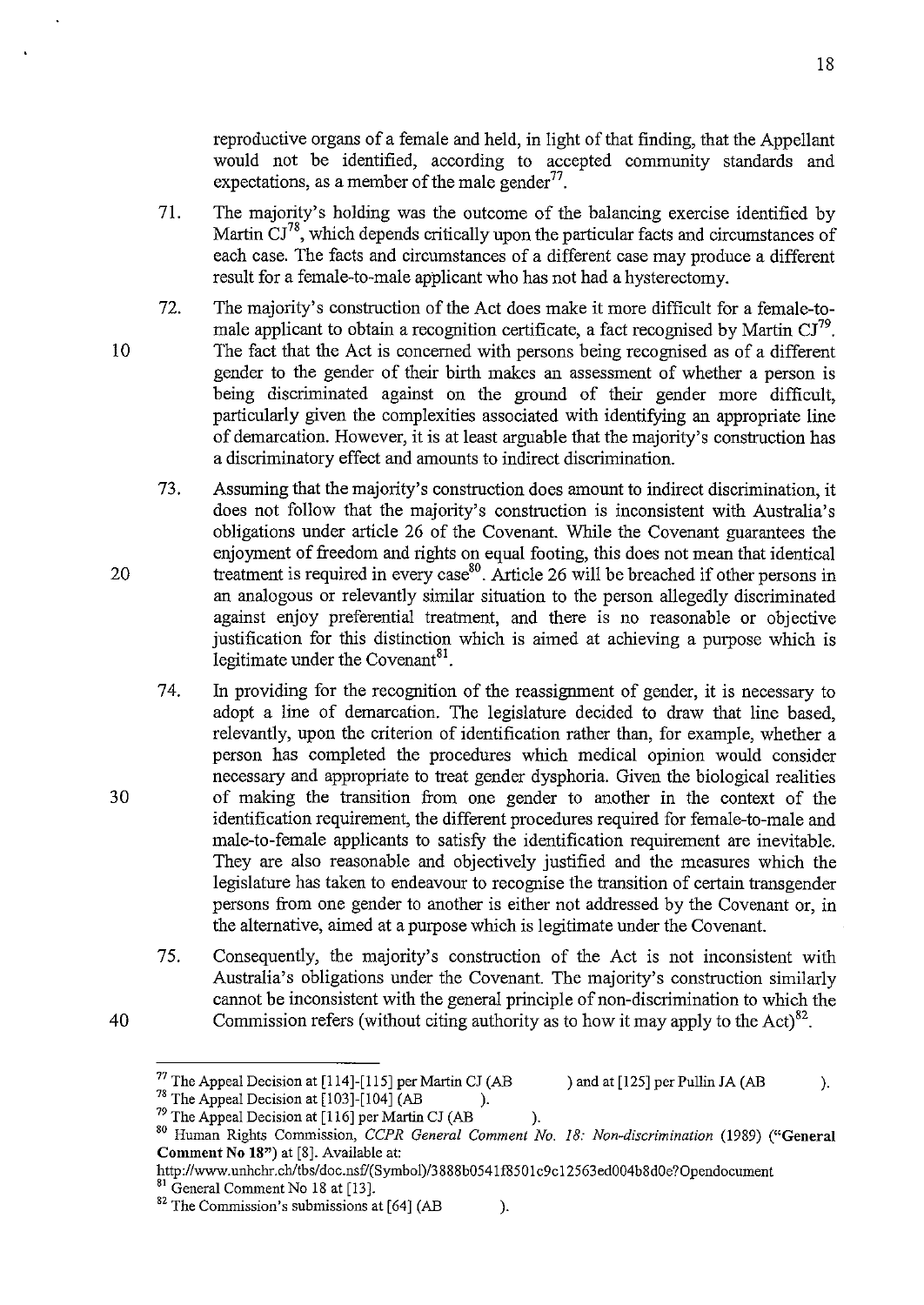### *Any inconsistency with articles* 16 *and* 17 *of the Covenant is irrelevant because it arose after the Act was enacted*

- 76. If, contrary to the submissions set out above, there is an inconsistency between Australia's obligations under articles 16 and 17 of the Covenant and the majority of the Court of Appeal's construction of the Act, the inconsistency is irrelevant because it arose after the Act was enacted. Both the Yogyakarta Principles and the decisions of the European Court of Human Rights upon which the Commission relies were not in existence when the Act was enacted.
- 10 77. This is significant because of the underlying rationale of the principle of statutory construction upon which the Commission relies, namely that the legislature is taken not to have intended to legislate in a way which violates Australia's obligations under international law<sup>83</sup>. As the Yogyakarta Principles and the decisions of the European Court of Human Rights could not have been within the legislature's contemplation at the time the Act was enacted, the legislature can have had no intention which attracts or is assumed by the principle of statutory construction.
	- 78. In support of its submission that the Yogyakarta Principles can assist in ascertaining the Covenant's contemporary meaning and the application of the Covenant to transgender persons (and the Act), the Commission attempts to draw an analogy between this Court's decisions in relation to the construction of the phrase "a particular social group" in the context of the *Convention Relating to the Status of Refugees*<sup>84</sup> ("the Refugees Convention") and this case<sup>85</sup>.
		- 79. The analogy is not apt. The Refugees Convention's definition of the term "refugee" was adopted by the *Migration Act* 1958 (Cth) and included a person who had a well founded fear of persecution for reasons of membership of a particular social group. The Court considered whether the appellants fell within that definition in light of contemporary circumstances. In contrast, transgender persons are not referred to by the Covenant and the legislature could not have:
			- (a) had regard to the Yogyakarta Principles or judicial decisions made after the Act was enacted in considering the Bill or enacting the Act; or
			- (b) intended to legislate consistently with Australia's obligations under the Covenant as they developed after the Act was enacted.

# *The Act exhibits an intention that it be construed inconsistently with articles* 16 *and* 17 *of the Covenant*

- 80. If, contrary to the submissions set out above, there is a relevant inconsistency between Australia's obligations under the Covenant and the majority of the Court of Appeal's construction of the Act, the language of the Act:
	- (a) rebuts the presumption that the legislature did not intend to violate Australia's international obligations under articles 16 and 17 of the Covenant; or

20

30

<sup>83</sup>*Colemon* v *Power* (2004) 220 CLR 1 at 28 [19] per Gleeson CJ, *contra* at 93-96 [244]-[246] per Kirby J; *Minister for Immigration and Ethnic Affairs* v *Teoh* (1995) 183 CLR 273 at 287 per Mason CJ and Deane J; *Kruger* v *The Commonwealth* (1997) 190 CLR 1 at 71 per Dawson J; *AI-Kateh* v *Godwin* (2004) 219 CLR 562 at 589-590 [63] per McHugh J.

<sup>84</sup>*Applicant A* and *S39512002* v *Minister for Immigration and Multicultural Affairs* (2007) 216 CLR 473.

 $85$  The Commission's submissions at [30]-[31] (AB ).